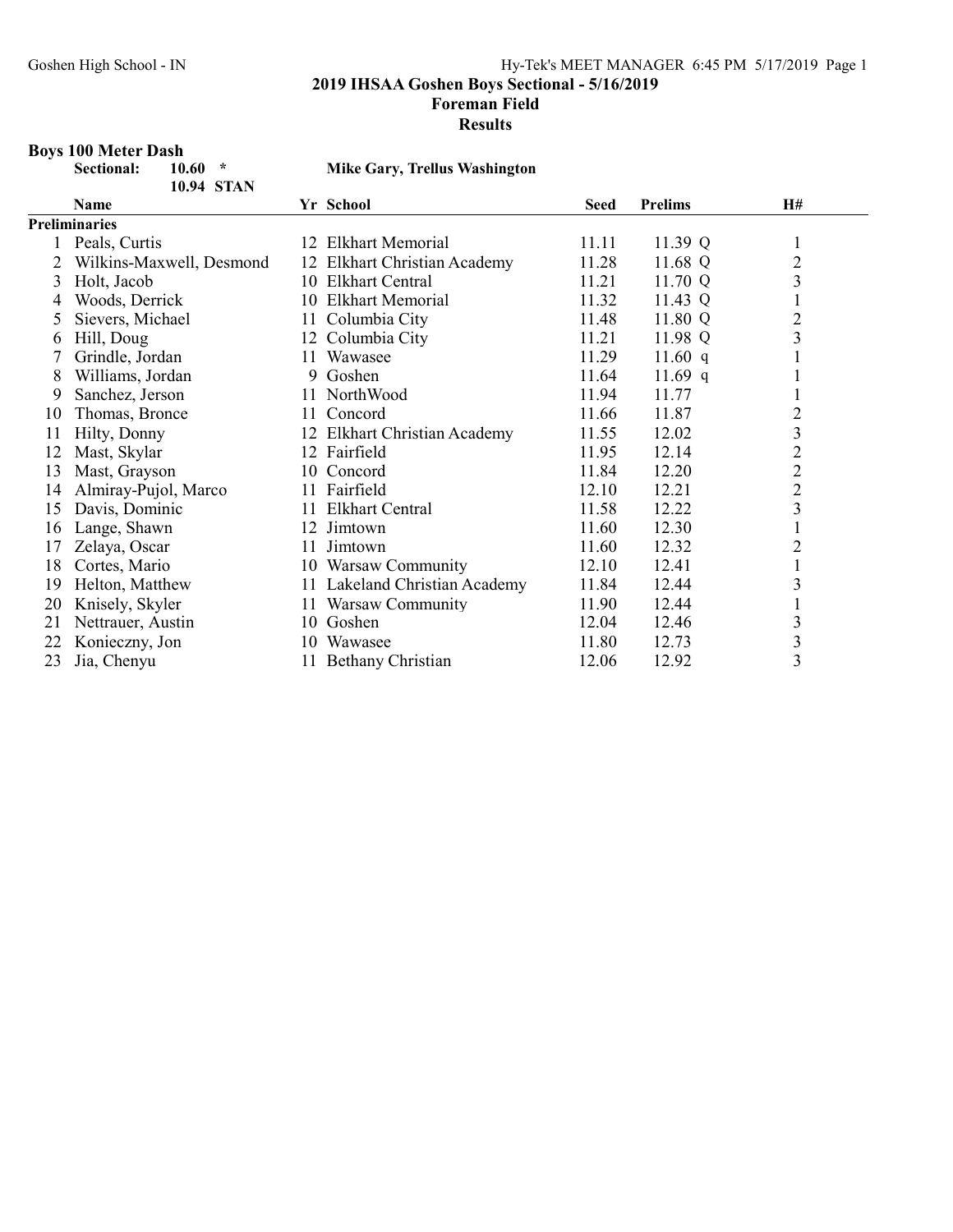2019 IHSAA Goshen Boys Sectional - 5/16/2019

Foreman Field

#### Results

# Boys 100 Meter Dash

|               | 10.60<br>$\star$<br>Sectional:<br><b>10.94 STAN</b> |     | <b>Mike Gary, Trellus Washington</b> |                |               |               |
|---------------|-----------------------------------------------------|-----|--------------------------------------|----------------|---------------|---------------|
|               | <b>Name</b>                                         |     | Yr School                            | <b>Prelims</b> | <b>Finals</b> | <b>Points</b> |
| <b>Finals</b> |                                                     |     |                                      |                |               |               |
|               | Holt, Jacob                                         |     | 10 Elkhart Central                   | 11.70          | 11.55         | 10            |
|               | 2 Wilkins-Maxwell, Desmond                          |     | 12 Elkhart Christian Academy         | 11.68          | 11.57         | 8             |
|               | 3 Peals, Curtis                                     |     | 12 Elkhart Memorial                  | 11.39          | 11.62         | 6             |
| 4             | Woods, Derrick                                      |     | 10 Elkhart Memorial                  | 11.43          | 11.76         |               |
|               | 5 Grindle, Jordan                                   | 11. | Wawasee                              | 11.60          | 11.82         | 4             |
| 6             | Hill, Doug                                          |     | 12 Columbia City                     | 11.98          | 11.85         |               |
|               | Sievers, Michael                                    |     | 11 Columbia City                     | 11.80          | 11.85         |               |
|               | Williams, Jordan                                    |     | 9 Goshen                             | 11.69          | 12.08         |               |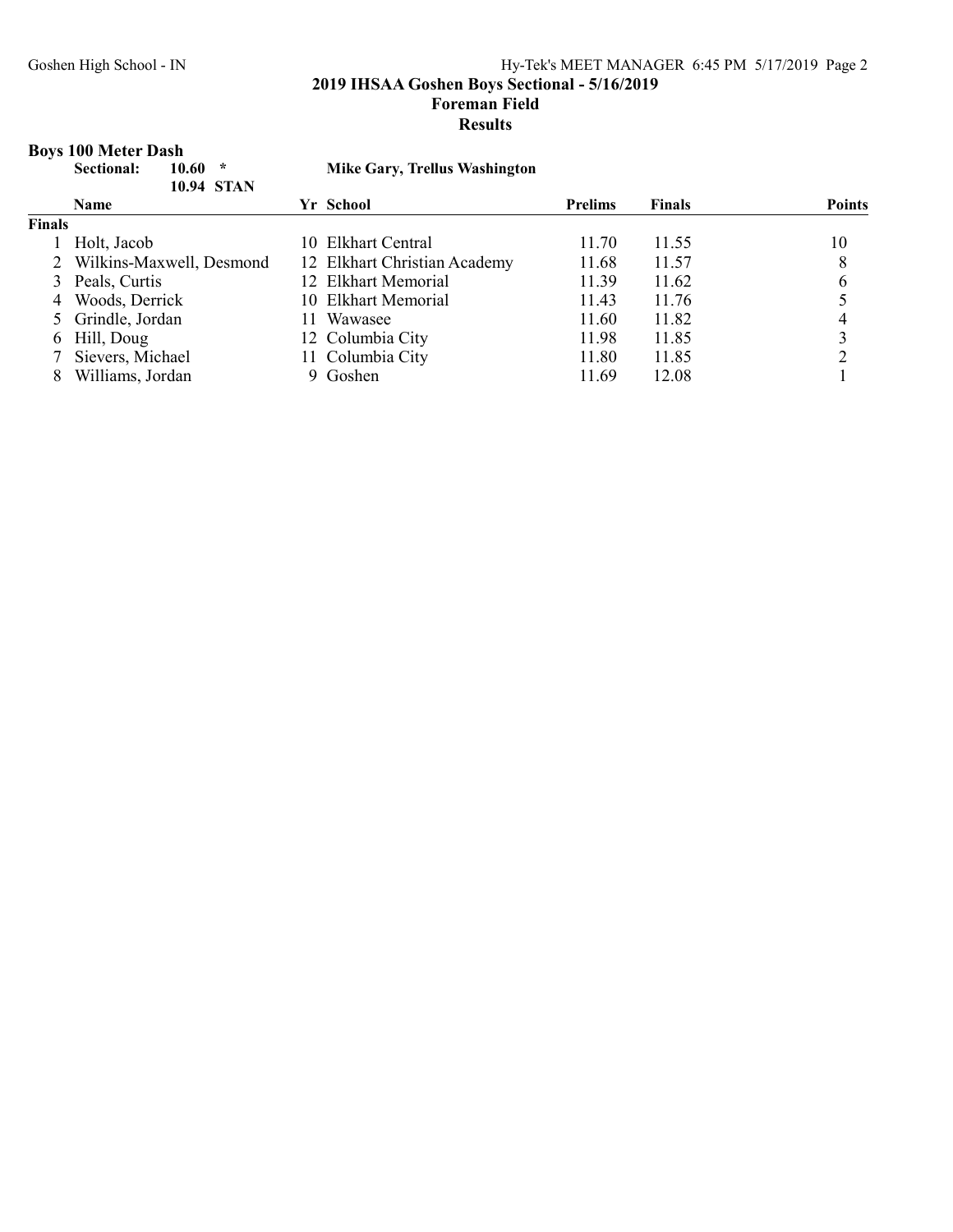Foreman Field

Results

# Boys 200 Meter Dash

|    | Sectional:<br>2004<br>21.80<br>$\star$<br>22.08 STAN |                    | <b>Aaron Jordan, Elkhart Memorial</b> |                |                         |
|----|------------------------------------------------------|--------------------|---------------------------------------|----------------|-------------------------|
|    | <b>Name</b>                                          | Yr School          | <b>Seed</b>                           | <b>Prelims</b> | H#                      |
|    | <b>Preliminaries</b>                                 |                    |                                       |                |                         |
|    | Wade, Alijah                                         |                    | 22.51<br>12 Warsaw Community          | 22.88 Q        |                         |
| 2  | Parker, Landon                                       | 12 NorthWood       | 22.58                                 | 23.04 Q        | $\frac{2}{3}$           |
| 3  | Holt, Jacob                                          | 10                 | <b>Elkhart Central</b><br>22.50       | 23.39 Q        | $\mathbf{1}$            |
| 4  | Spencer, Stalker                                     | 12 Elkhart Central | 22.95                                 | 23.46 Q        | 3                       |
| 5. | Woods, Derrick                                       |                    | 10 Elkhart Memorial<br>23.30          | 23.82 Q        | $\overline{2}$          |
| 6  | Hill, Doug                                           | 12 Columbia City   | 23.21                                 | 23.84 Q        | $\mathbf{1}$            |
|    | Knight, Taylor                                       | 12 NorthWood       | 23.45                                 | $23.71$ q      | 3                       |
| 8  | Clark, Orlandor                                      | Concord<br>12      | 23.70                                 | $23.86$ q      | $\mathbf{1}$            |
| 9  | Hershberger, Tyler                                   | 10 Northridge      | 24.35                                 | 23.98          |                         |
| 9  | O'Dell, Jon                                          | 12 Columbia City   | 23.60                                 | 23.98          | $\overline{2}$          |
| 11 | Williams, Jordan                                     | 9 Goshen           | 23.93                                 | 24.02          | $\overline{\mathbf{3}}$ |
| 12 | Daniels, Isaac                                       | 10 Jimtown         | 23.60                                 | 24.07          | $\overline{\mathbf{3}}$ |
| 13 | Ndaiga, Joseph                                       |                    | 12 Elkhart Christian Academy<br>23.21 | 24.15          |                         |
| 14 | Brock, Jayton                                        |                    | 11 Warsaw Community<br>23.84          | 24.20          | $\overline{2}$          |
| 15 | Peals, Curtis                                        |                    | 12 Elkhart Memorial<br>22.99          | 24.23          | $\overline{c}$          |
| 16 | Mast, Skylar                                         | 12 Fairfield       | 24.57                                 | 24.26          | $\overline{\mathbf{3}}$ |
| 17 | Gonzalez, Sergio                                     | Goshen<br>12       | 23.74                                 | 24.28          | $\mathbf{1}$            |
| 18 | Sharick, Nolan                                       | 11 Fairfield       | 24.29                                 | 24.63          | $\overline{c}$          |
| 19 | Zelaya, Oscar                                        | Jimtown<br>11      | 24.20                                 | 24.99          | $\overline{\mathbf{3}}$ |
| 20 | Amaya, Brandon                                       | Concord<br>11      | 25.02                                 | 25.60          | $\overline{\mathbf{3}}$ |
| 21 | Lenoir, Raymond                                      | Wawasee<br>11      | 24.50                                 | 25.66          |                         |
| 22 | Gruet, Ethan                                         |                    | 10 Elkhart Christian Academy<br>24.98 | 25.90          | $\overline{2}$          |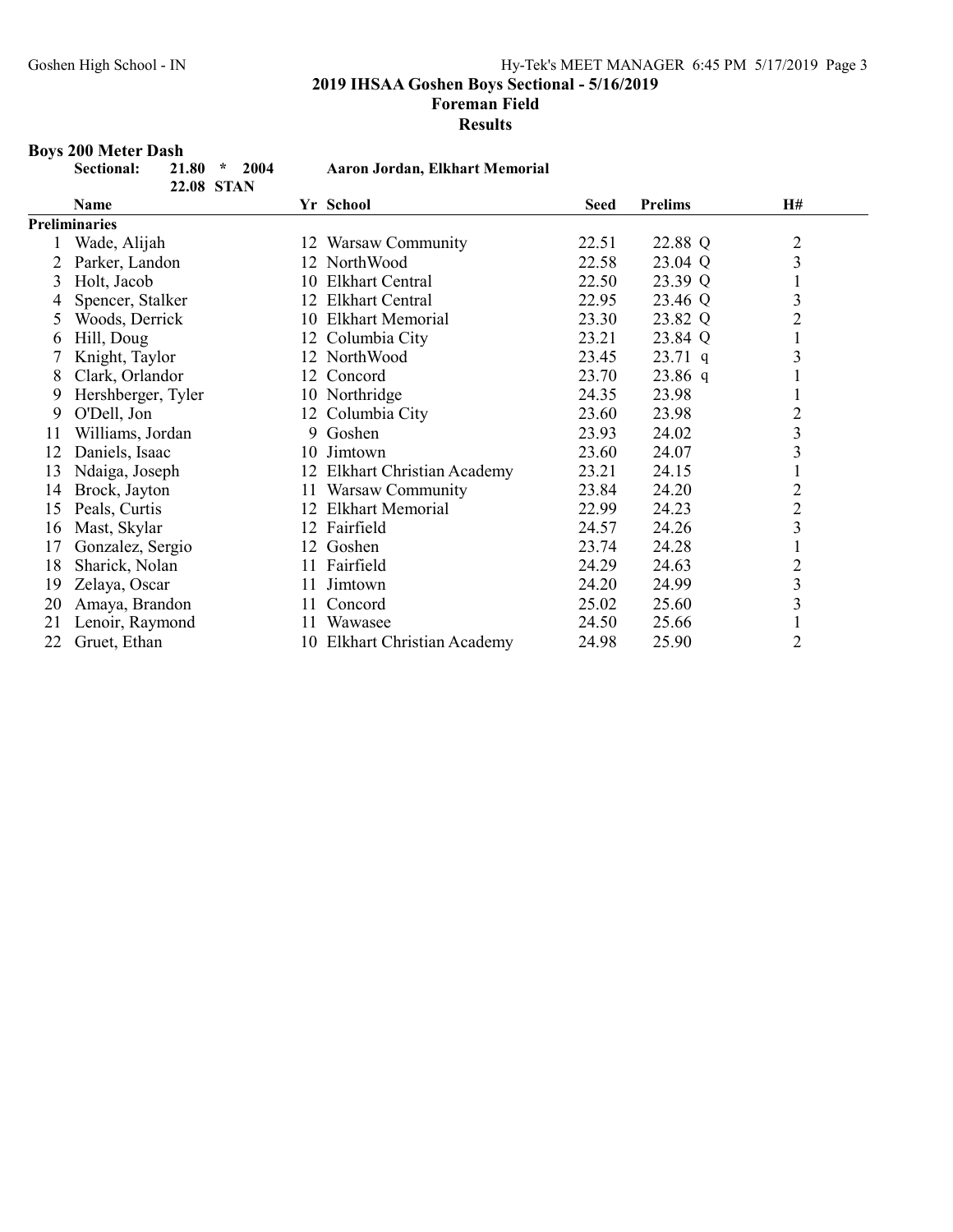2019 IHSAA Goshen Boys Sectional - 5/16/2019

Foreman Field

#### Results

# Boys 200 Meter Dash

|        | 2004<br>21.80<br><b>Sectional:</b><br>$\star$<br><b>22.08 STAN</b> | <b>Aaron Jordan, Elkhart Memorial</b> |                |               |               |
|--------|--------------------------------------------------------------------|---------------------------------------|----------------|---------------|---------------|
|        | <b>Name</b>                                                        | Yr School                             | <b>Prelims</b> | <b>Finals</b> | <b>Points</b> |
| Finals |                                                                    |                                       |                |               |               |
|        | Holt, Jacob                                                        | 10 Elkhart Central                    | 23.39          | 22.59         | 10            |
|        | 2 Wade, Alijah                                                     | 12 Warsaw Community                   | 22.88          | 22.73         | 8             |
|        | 3 Parker, Landon                                                   | 12 NorthWood                          | 23.04          | 22.74         | 6             |
|        | 4 Spencer, Stalker                                                 | 12 Elkhart Central                    | 23.46          | 23.14         |               |
|        | 5 Hill, Doug                                                       | 12 Columbia City                      | 23.84          | 23.34         | 4             |
|        | 6 Woods, Derrick                                                   | 10 Elkhart Memorial                   | 23.82          | 23.39         |               |
|        | 7 Knight, Taylor                                                   | 12 NorthWood                          | 23.71          | 23.67         |               |
|        | Clark, Orlandor                                                    | 12 Concord                            | 23.86          | 24.03         |               |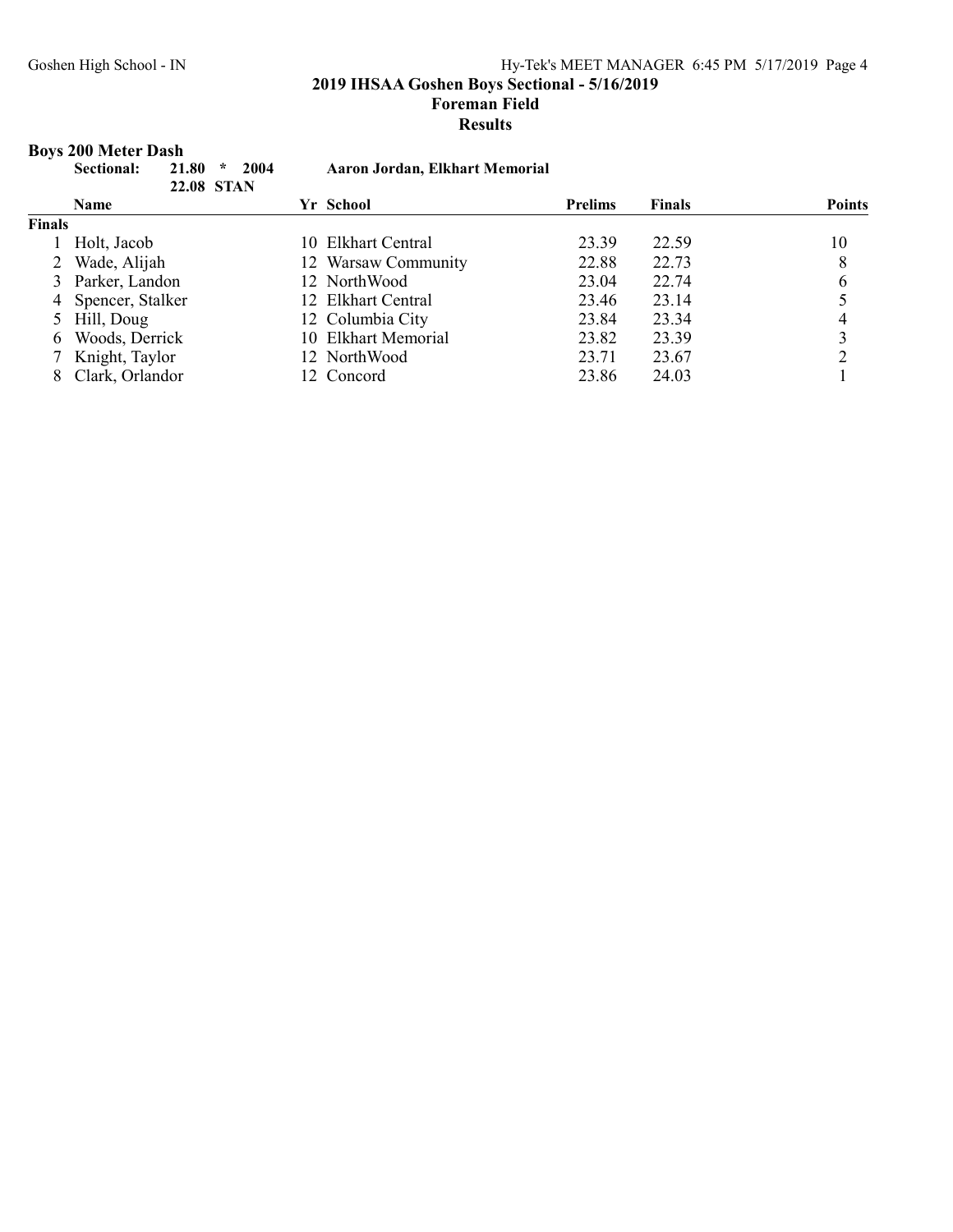Foreman Field

Results

#### Boys 400 Meter Dash

|               | Sectional:        | 48.34 | 2016<br>$\star$<br>49.40 STAN |     | <b>Andrew McFarland, Columbia City</b> |       |               |                |                |
|---------------|-------------------|-------|-------------------------------|-----|----------------------------------------|-------|---------------|----------------|----------------|
|               | Name              |       |                               |     | Yr School                              | Seed  | <b>Finals</b> | <b>H#</b>      | <b>Points</b>  |
| <b>Finals</b> |                   |       |                               |     |                                        |       |               |                |                |
|               | Dennis, Kennath   |       |                               | 10. | Elkhart Central                        | 52.00 | 50.69         | 3              | 10             |
| 2             | Brenneman, Cedric |       |                               | 12  | Bethany Christian                      | 51.49 | 50.74         | 3              | 8              |
| 3             | Sandford, Daveyon |       |                               | 12  | Goshen                                 | 50.97 | 50.91         | 3              | 6              |
| 4             | Morales, Hazael   |       |                               | 12  | <b>Elkhart Memorial</b>                | 51.65 | 51.62         | 3              | 5              |
| 5.            | Pearson, Kyran    |       |                               | 12  | <b>Elkhart Central</b>                 | 52.20 | 52.73         | 3              | 4              |
| 6             | Mitchell, Issiac  |       |                               |     | 12 Warsaw Community                    | 51.85 | 52.76         | 3              | 3              |
|               | Daniels, Isaac    |       |                               | 10  | Jimtown                                | 52.70 | 53.04         | 3              | $\overline{c}$ |
| 8             | Montiel, Gamaliel |       |                               | 12  | Concord                                | 54.02 | 53.23         | $\overline{2}$ | $\mathbf{1}$   |
| 9             | Kolb, Hunter      |       |                               |     | 12 Northridge                          | 54.59 | 53.32         | $\overline{2}$ |                |
| 10            | Johnson, Jeremy   |       |                               |     | 9 Warsaw Community                     | 53.95 | 54.24         | $\overline{c}$ |                |
| 11            | Lane, Tyler       |       |                               | 11. | Columbia City                          | 53.60 | 54.29         | $\overline{2}$ |                |
| 12            | Mitschelen, Jacob |       |                               | 11  | NorthWood                              | 55.18 | 55.16         | $\mathbf{1}$   |                |
| 13            | Stewart, Zane     |       |                               | 12  | Columbia City                          | 54.01 | 55.42         | $\overline{c}$ |                |
| 14            | Maurer, Sawyer    |       |                               | 11  | Concord                                | 55.55 | 56.25         | 1              |                |
| 15            | Bean, Nick        |       |                               |     | 12 NorthWood                           | 55.15 | 56.58         |                |                |
| 16            | Judd, Breckin     |       |                               |     | 10 Northridge                          | 54.85 | 56.98         | $\overline{c}$ |                |
| 17            | Boyer, Jaydon     |       |                               | 11  | Wawasee                                | 54.60 | 57.05         | $\overline{c}$ |                |
| 18            | Terrell, Neil     |       |                               | 11  | <b>Elkhart Memorial</b>                | 51.04 | 57.60         | $\overline{3}$ |                |
| 19            | Kidd, Brandon     |       |                               | 12  | Wawasee                                | 54.90 | 58.20         | $\overline{2}$ |                |
| 20            | Russell, Corbin   |       |                               | 11  | Jimtown                                | 56.00 | 58.34         | $\mathbf{1}$   |                |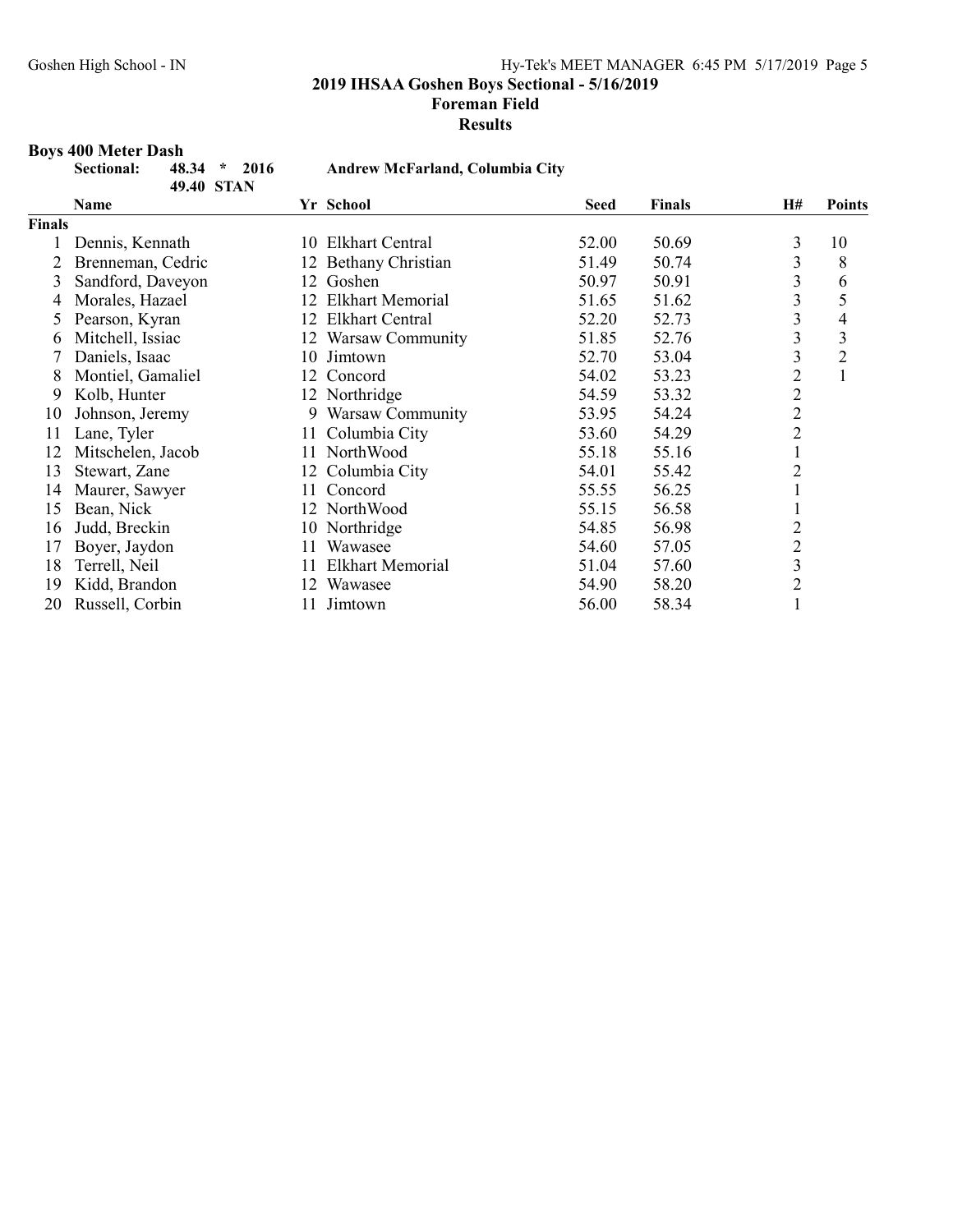Foreman Field

Results

# Boys 800 Meter Run

| Sectional: 1:53.50 * 1976 |              |  |
|---------------------------|--------------|--|
|                           | 1:56.32 STAN |  |

# Chris Kolb, Elkhart Central

|               | Name                |              | Yr School                        | <b>Seed</b> | <b>Finals</b> |             | H#             | <b>Points</b>            |
|---------------|---------------------|--------------|----------------------------------|-------------|---------------|-------------|----------------|--------------------------|
| <b>Finals</b> |                     |              |                                  |             |               |             |                |                          |
|               | Griner, Luke        |              | 12 Wawasee                       | 1:53.90     | 1:54.21       | <b>STAN</b> | 2              | 10                       |
| 2             | Stiver, Tanner      | 10           | Warsaw Community                 | 1:57.32     | 1:56.76       |             | $\overline{2}$ | 8                        |
| 3             | Salle, Tanner       | 11           | Northridge                       | 2:00.20     | 1:57.77       |             | $\overline{c}$ | 6                        |
| 4             | Soto, Elias         | 12           | <b>Elkhart Central</b>           | 2:01.00     | 1:58.38       |             | $\overline{2}$ | 5                        |
| 5             | Taylor, Bryce       | 11           | Columbia City                    | 2:02.36     | 1:59.37       |             | $\overline{c}$ | $\overline{\mathcal{A}}$ |
| 6             | Hammer, Michael     | 11           | Wawasee                          | 2:02.00     | 2:00.76       |             | $\overline{2}$ | $\overline{\mathbf{3}}$  |
|               | Gulewicz, Demetrius |              | 12 Goshen                        | 2:05.15     | 2:04.05       |             | $\overline{2}$ | $\overline{2}$           |
| 8             | Roberts, Anthony    | 9            | Concord                          | 2:09.06     | 2:05.95       |             | $\mathbf{1}$   | $\mathbf{1}$             |
| 9             | Yoder, Seth         |              | 11 Fairfield                     | 2:08.80     | 2:06.43       |             |                |                          |
| 10            | Maxwell, Anthony    | 9            | Elkhart Christian Academy        | 2:13.77     | 2:06.52       |             | 1              |                          |
| 11            | Ekema, Joshua       | 12           | <b>Elkhart Memorial</b>          | 2:01.14     | 2:06.84       |             | $\overline{2}$ |                          |
| 12            | Ortiz, Leandro      | 11           | Concord                          | 2:10.24     | 2:07.14       |             | $\mathbf{1}$   |                          |
| 13            | Mills, Nick         |              | 11 Columbia City                 | 2:02.49     | 2:07.19       |             | $\overline{2}$ |                          |
| 14            | Norris, Marston     | 11           | Warsaw Community                 | 2:07.80     | 2:07.91       |             |                |                          |
| 15            | Hogan, Drew         | 9            | Goshen                           | 2:08.61     | 2:08.65       |             |                |                          |
| 16            | Brown, Evan         |              | 12 Bethany Christian             | 2:13.87     | 2:08.89       |             |                |                          |
| 17            | Stansbury, Eric     | 12           | <b>Elkhart Memorial</b>          | 2:07.36     | 2:10.73       |             |                |                          |
| 18            | O'Brien, Andrew     |              | 12 Jimtown                       | 2:11.20     | 2:10.93       |             |                |                          |
| 19            | Martin, Carson      |              | 11 NorthWood                     | 2:07.52     | 2:11.59       |             |                |                          |
| 20            | Patel, Shrey        |              | 12 Northridge                    | 2:15.20     | 2:11.84       |             |                |                          |
| 21            | Byrd, Nathan        | 11           | <b>Elkhart Central</b>           | 2:07.00     | 2:13.51       |             | $\overline{2}$ |                          |
| 22            | Bueno, Luis         | $10^{\circ}$ | <b>Elkhart Christian Academy</b> | 2:19.87     | 2:13.62       |             |                |                          |
| 23            | Evers, Tyler        |              | 12 NorthWood                     | 2:02.47     | 2:22.25       |             | $\overline{2}$ |                          |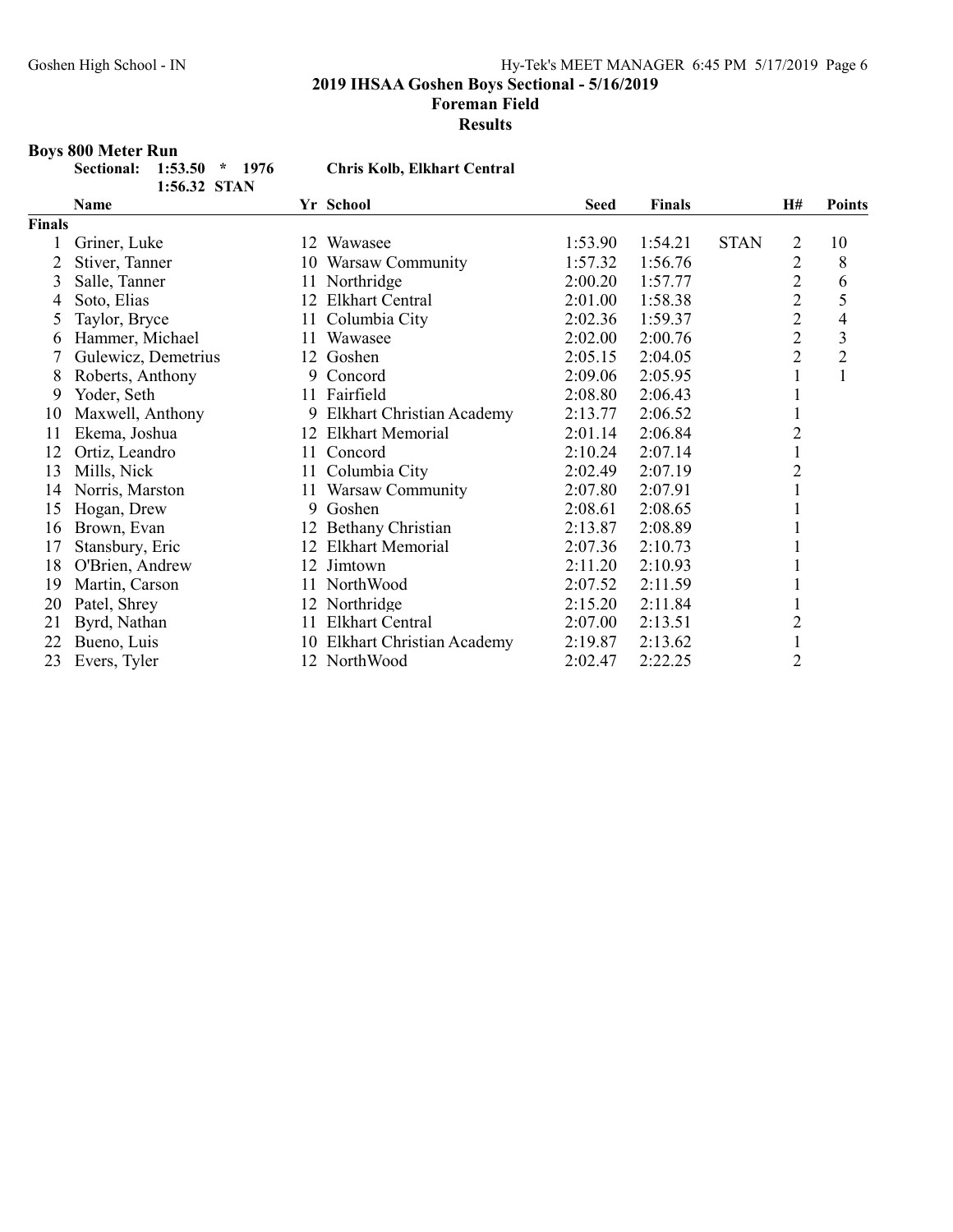Foreman Field

Results

### Boys 1600 Meter Run

| Sectional: 4:14.10 * 1993 |              |  |
|---------------------------|--------------|--|
|                           | 4:17.37 STAN |  |

# Chris Cozart, Elkhart Central

|        | Name                 |    | Yr School            | <b>Seed</b> | <b>Finals</b> | <b>Points</b>  |
|--------|----------------------|----|----------------------|-------------|---------------|----------------|
| Finals |                      |    |                      |             |               |                |
|        | Terrell, Neil        |    | 11 Elkhart Memorial  | 4:31.25     | 4:29.21       | 10             |
|        | Wakeman, Landon      | 11 | Columbia City        | 4:35.50     | 4:30.48       | 8              |
| 3      | Boussaha, Abdessamed |    | 12 Elkhart Memorial  | 4:32.01     | 4:31.10       | 6              |
| 4      | Mills, Nathan        |    | 11 Columbia City     | 4:39.20     | 4:33.37       | 5              |
| 5      | Evers, Tyler         | 12 | NorthWood            | 4:36.91     | 4:34.36       | 4              |
| 6      | Nathan, Dibley       | 12 | Elkhart Central      | 4:32.00     | 4:38.22       | 3              |
|        | Hogan, Drew          | 9. | Goshen               | 4:38.54     | 4:38.47       | $\overline{2}$ |
| 8      | Eichstadt, Jon       |    | 11 Northridge        | 4:49.40     | 4:40.06       |                |
| 9      | Lechlitner, Samuel   |    | 10 Warsaw Community  | 4:36.76     | 4:43.50       |                |
| 10     | Shoemaker, Luke      |    | 12 Concord           | 4:46.51     | 4:47.48       |                |
| 11     | Johnston, Cole       |    | 10 Goshen            | 4:45.16     | 4:48.58       |                |
| 12     | Quinones, Jose       |    | 10 Elkhart Central   | 4:41.00     | 4:50.89       |                |
| 13     | Wright, Noah         |    | 11 Concord           | 4:42.49     | 4:52.15       |                |
| 14     | Wiggins, Jon         | 11 | Jimtown              | 4:59.33     | 4:55.91       |                |
| 15     | Powell, Camden       | 9  | Wawasee              | 4:53.10     | 4:57.08       |                |
| 16     | Hunsberger, Brady    |    | 9 NorthWood          | 4:51.28     | 5:00.02       |                |
| 17     | Eichstadt, Andrew    |    | 10 Northridge        | 5:09.70     | 5:05.39       |                |
| 18     | Yeakey, Aaron        |    | 10 Bethany Christian | 5:10.68     | 5:09.92       |                |
| 19     | De la Luz, Aaron     | 9  | Jimtown              | 5:23.60     | 5:22.35       |                |
|        | Conley, Thomas       | 11 | Wawasee              | 4:54.50     | <b>DNF</b>    |                |
|        |                      |    |                      |             |               |                |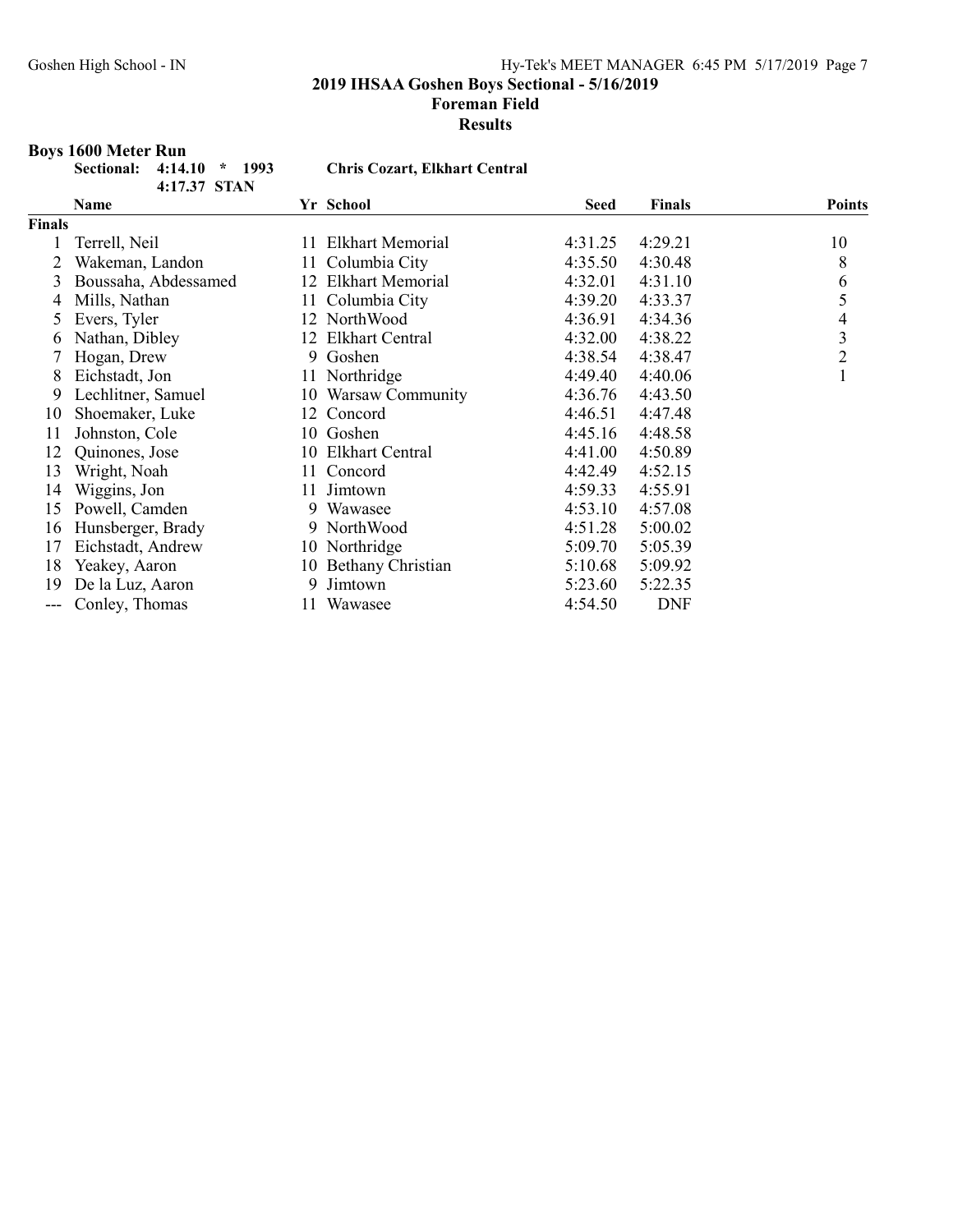2019 IHSAA Goshen Boys Sectional - 5/16/2019

#### Foreman Field

Results

### Boys 3200 Meter Run

| Sectional: 9:24.20 * 1977 |              | <b>Maurie Kline, Goshen</b> |
|---------------------------|--------------|-----------------------------|
|                           | 9:19.38 STAN |                             |

|               | 9:19.38 STAN         |     |                                  |             |               |                |
|---------------|----------------------|-----|----------------------------------|-------------|---------------|----------------|
|               | Name                 |     | Yr School                        | <b>Seed</b> | <b>Finals</b> | <b>Points</b>  |
| <b>Finals</b> |                      |     |                                  |             |               |                |
|               | Boussaha, Abdessamed | 12  | <b>Elkhart Memorial</b>          | 9:58.32     | 9:52.40       | 10             |
|               | Miller, Austin       |     | 10 Fairfield                     | 10:30.00    | 9:52.87       | 8              |
| 3             | Hare, Spencer        | 12  | Wawasee                          | 10:05.60    | 9:58.34       | 6              |
| 4             | Kissling, Jacob      | 10  | Warsaw Community                 | 10:07.01    | 9:58.83       | 5              |
|               | Owings, William      | 11  | Concord                          | 10:01.24    | 10:03.96      | 4              |
| 6             | Moore, Jack          |     | 9 Northridge                     | 10:50.00    | 10:04.26      | 3              |
|               | DeLaCruz, Sergio     | 11. | Elkhart Central                  | 10:15.00    | 10:05.59      | $\overline{2}$ |
| 8             | Johnston, Cole       |     | 10 Goshen                        | 10:06.68    | 10:06.59      |                |
| 9             | Wakeman, Landon      | 11  | Columbia City                    | 10:02.30    | 10:09.28      |                |
| 10            | Brown, Daniel        | 11  | <b>Elkhart Memorial</b>          | 10:12.65    | 10:10.33      |                |
| 11            | Lechlitner, Samuel   |     | 10 Warsaw Community              | 10:06.50    | 10:23.39      |                |
| 12            | Corona, Carlos       | 12  | Elkhart Christian Academy        | 10:22.43    | 10:35.25      |                |
| 13            | Mills, Nathan        |     | 11 Columbia City                 | 10:14.20    | 10:49.29      |                |
| 14            | Hand, Karlson        | 10- | Wawasee                          | 10:44.70    | 10:52.07      |                |
| 15            | Nagasaki, Kohei      |     | 11 Lakeland Christian Academy    | 11:18.00    | 10:59.20      |                |
| 16            | Schlatter, Sam       |     | 10 NorthWood                     | 10:55.44    | 11:15.40      |                |
| 17            | Corona, Omar         | 11  | <b>Elkhart Christian Academy</b> | 11:29.39    | 11:29.98      |                |
| 18            | Miller, Weston       |     | 10 NorthWood                     | 11:46.00    | 11:48.75      |                |
| ---           | Nathan, Dibley       | 12  | Elkhart Central                  | 10:04.00    | <b>DNF</b>    |                |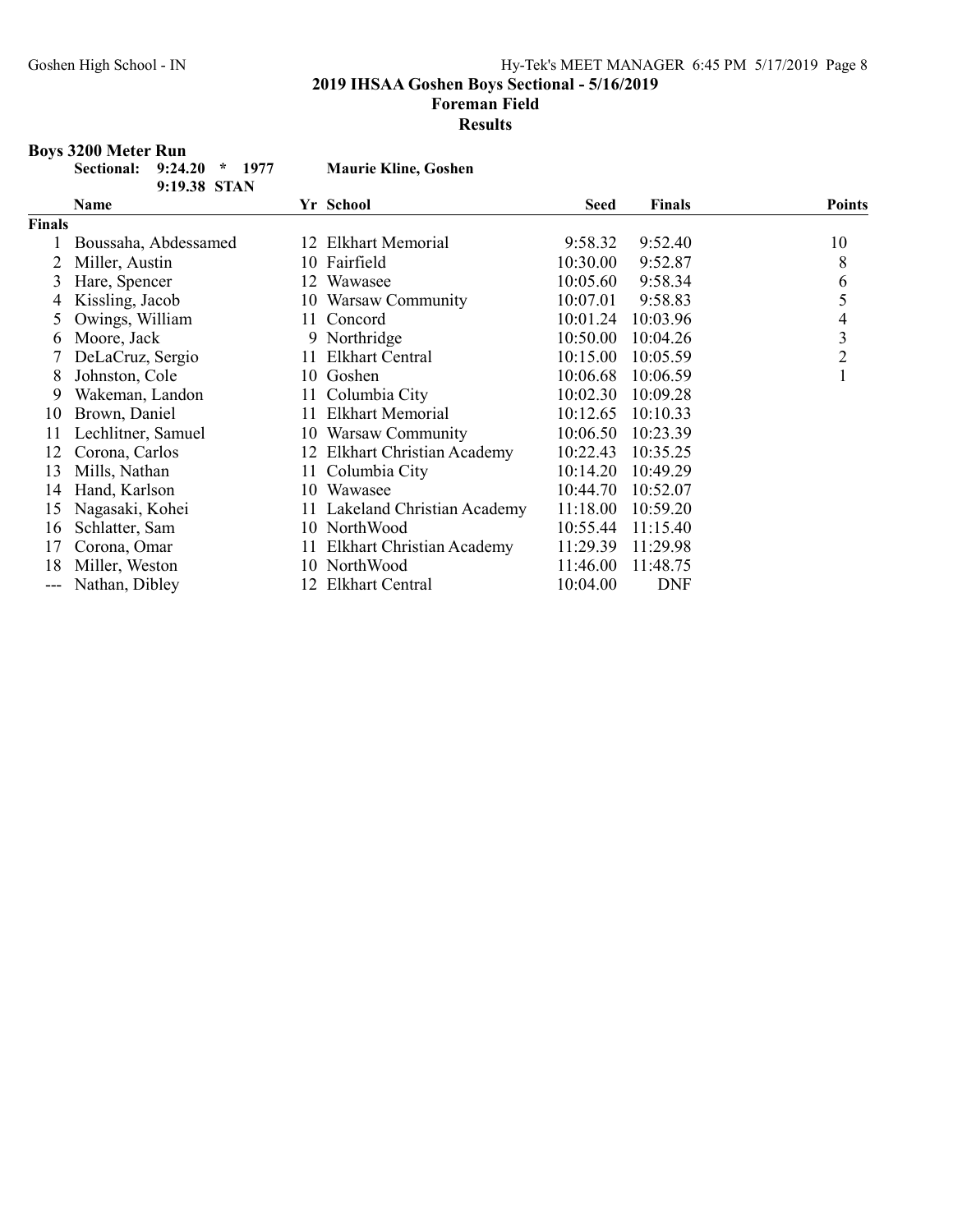#### Foreman Field

#### Results

# Boys 110 Meter Hurdles

|    | Sectional:<br>2003<br>13.90<br>$\star$<br>14.65 STAN |     | <b>Anthony Argentino, Wawasee</b> |       |                |                         |
|----|------------------------------------------------------|-----|-----------------------------------|-------|----------------|-------------------------|
|    | Name                                                 |     | Yr School                         | Seed  | <b>Prelims</b> | <b>H#</b>               |
|    | <b>Preliminaries</b>                                 |     |                                   |       |                |                         |
|    | Rice, Jamyris                                        | 11. | Concord                           | 14.46 | 15.54 Q        | $\perp$                 |
|    | Fuentes, Tomas                                       | 11. | Goshen                            | 14.91 | 15.77 Q        | $\overline{2}$          |
| 3  | Hohl, Alex                                           |     | 12 Jimtown                        | 15.20 | 15.82 Q        | 3                       |
| 4  | Miller, Garrett                                      | 11. | NorthWood                         | 15.56 | 15.87 Q        | 3                       |
| 5  | Wigent, Jacob                                        |     | 12 Columbia City                  | 15.89 | 16.34 Q        | $\overline{2}$          |
| 6  | Bolt, Jacob                                          |     | 12 Columbia City                  | 16.01 | 16.55 $Q$      | $\mathbf{1}$            |
|    | Kolb, Hunter                                         |     | 12 Northridge                     | 16.84 | 16.38 $q$      | $\overline{c}$          |
| 8  | Hagerman, Jared                                      |     | 11 Fairfield                      | 16.33 | 16.56 q        | $\overline{c}$          |
| 9  | Stewart, Isaac                                       | 10  | <b>Elkhart Memorial</b>           | 16.88 | 16.84          | $\mathbf{1}$            |
| 10 | Zamora, Logan                                        |     | 12 Fairfield                      | 16.60 | 16.90          | $\mathfrak{Z}$          |
| 11 | Story, Keenan                                        |     | 12 Northridge                     | 16.89 | 16.95          | $\overline{c}$          |
| 12 | Moon, Roemello                                       | 11  | Concord                           | 16.36 | 17.00          | $\overline{\mathbf{3}}$ |
| 13 | Culbertson, John                                     |     | 12 Warsaw Community               | 16.87 | 17.39          | $\mathbf{1}$            |
| 14 | Branch, Will                                         |     | 11 Elkhart Central                | 16.90 | 17.46          | 3                       |
| 15 | Estrada-Alderman, Jaudial                            |     | 10 Elkhart Memorial               | 16.21 | 17.49          | $\mathbf{1}$            |
| 16 | Snyder, Nick                                         | 11  | Jimtown                           | 17.04 | 17.95          | 3                       |
| 17 | Duerksen, Skyler                                     | 11  | NorthWood                         | 17.51 | 18.02          | $\overline{c}$          |
| 18 | Harris, Elijah                                       | 11  | <b>Elkhart Central</b>            | 17.80 | 18.60          | $\mathbf{1}$            |
| 19 | Lyu, Jim                                             | 11  | <b>Bethany Christian</b>          | 18.66 | 18.98          | $\perp$                 |
| 20 | Harness, Cameron                                     | 10  | Warsaw Community                  | 19.80 | 20.29          | 3                       |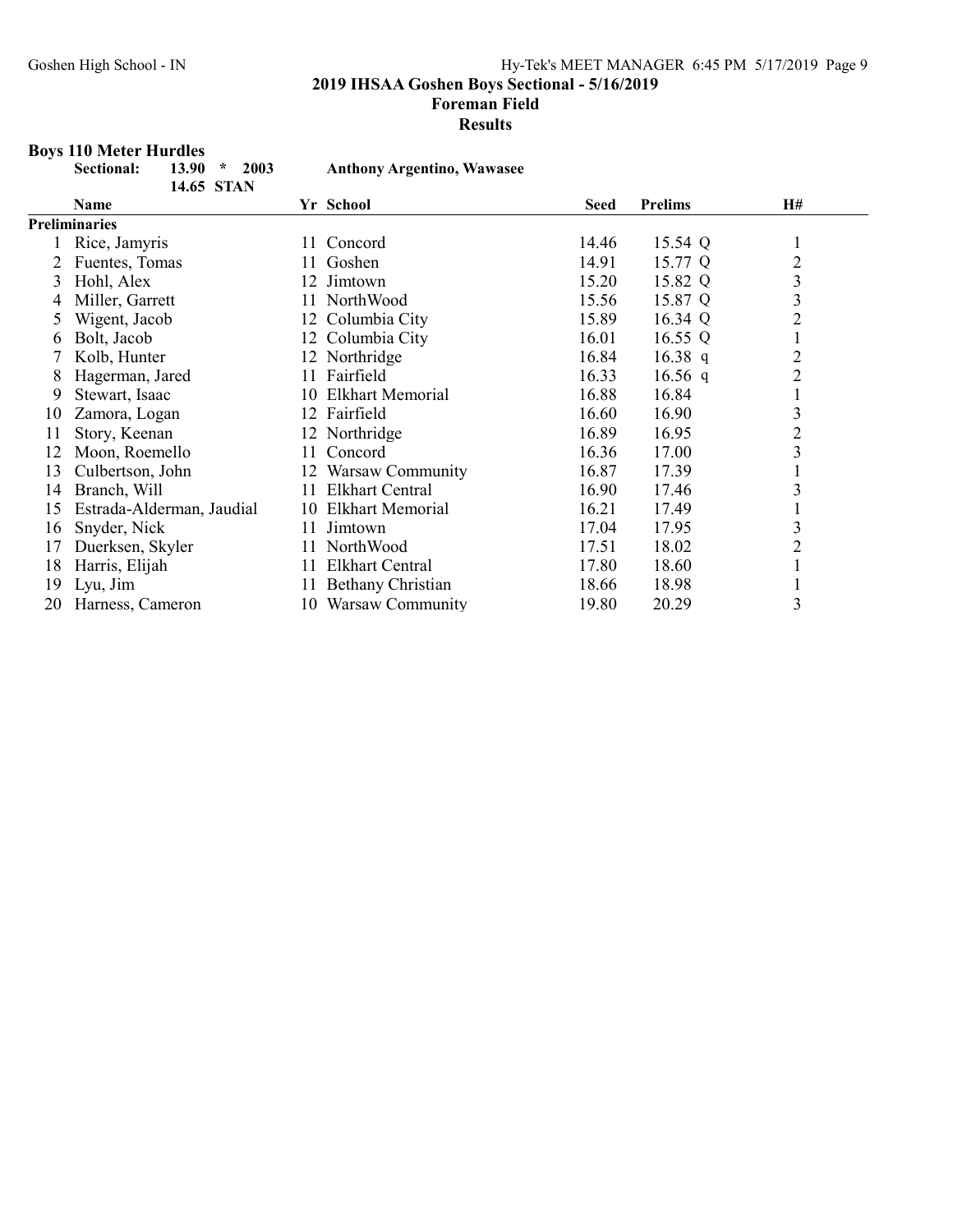2019 IHSAA Goshen Boys Sectional - 5/16/2019

Foreman Field

#### Results

# Boys 110 Meter Hurdles

|        | 13.90<br>Sectional:<br>$\star$<br>14.65 STAN | 2003<br><b>Anthony Argentino, Wawasee</b> |                |               |               |
|--------|----------------------------------------------|-------------------------------------------|----------------|---------------|---------------|
|        | <b>Name</b>                                  | Yr School                                 | <b>Prelims</b> | <b>Finals</b> | <b>Points</b> |
| Finals |                                              |                                           |                |               |               |
|        | 1 Rice, Jamyris                              | 11 Concord                                | 15.54          | 15.02         | 10            |
|        | 2 Fuentes, Tomas                             | 11 Goshen                                 | 15.77          | 15.40         | 8             |
|        | 3 Hohl, Alex                                 | 12 Jimtown                                | 15.82          | 15.76         | 6             |
|        | 4 Miller, Garrett                            | 11 NorthWood                              | 15.87          | 16.37         |               |
|        | 5 Wigent, Jacob                              | 12 Columbia City                          | 16.34          | 16.44         | 4             |
|        | 6 Kolb, Hunter                               | 12 Northridge                             | 16.38          | 16.77         |               |
|        | 7 Bolt, Jacob                                | 12 Columbia City                          | 16.55          | 17.05         |               |
|        | Hagerman, Jared                              | Fairfield                                 | 16.56          | 17.27         |               |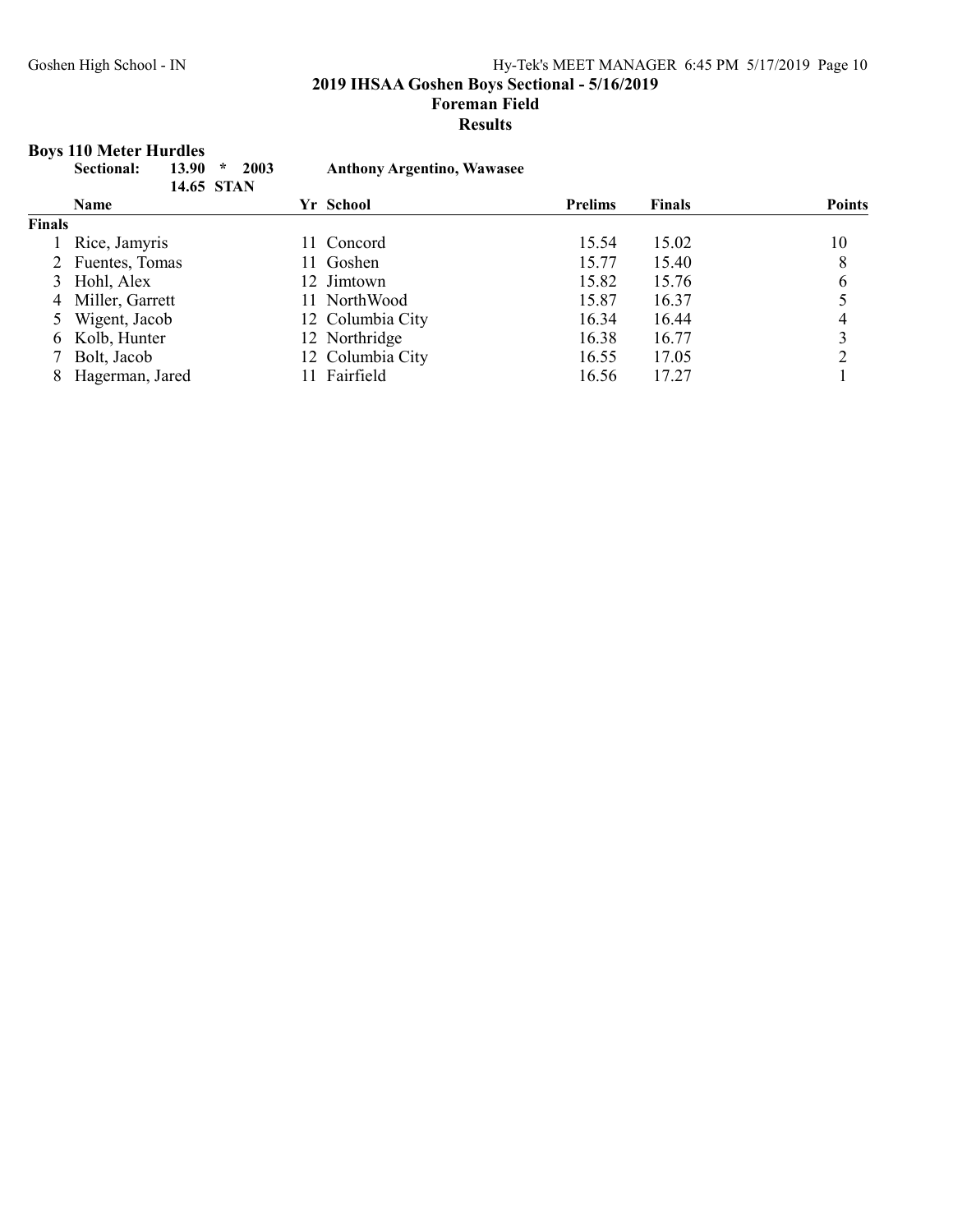Foreman Field

Results

# Boys 300 Meter Hurdles

|               | Sectional:<br>2003<br>38.20<br>$\star$<br>39.01 STAN |     | <b>Anthony Argentino, Wawasee</b> |             |               |                         |                |
|---------------|------------------------------------------------------|-----|-----------------------------------|-------------|---------------|-------------------------|----------------|
|               | Name                                                 |     | Yr School                         | <b>Seed</b> | <b>Finals</b> | H#                      | <b>Points</b>  |
| <b>Finals</b> |                                                      |     |                                   |             |               |                         |                |
|               | Rice, Jamyris                                        | 11  | Concord                           | 39.90       | 39.49         | 3                       | 10             |
| 2             | Fuentes, Tomas                                       | 11  | Goshen                            | 40.92       | 39.54         | 3                       | 8              |
| 3             | Moon, Roemello                                       | 11  | Concord                           | 41.18       | 40.18         | 3                       | 6              |
| 4             | Maxwell, Charlie                                     | 11  | <b>Elkhart Christian Academy</b>  | 41.04       | 40.72         | $\overline{\mathbf{3}}$ | 5              |
| 5             | Hohl, Alex                                           | 12  | Jimtown                           | 40.20       | 41.11         | 3                       | 4              |
| 6             | Zmuda, Isaac                                         |     | 11 Northridge                     | 42.68       | 41.90         | $\overline{c}$          | 3              |
|               | Cepero, Juan                                         | 11  | <b>Elkhart Memorial</b>           | 40.65       | 42.28         | 3                       | $\overline{2}$ |
| 8             | Hagerman, Jared                                      | 11. | Fairfield                         | 42.10       | 42.65         | $\overline{c}$          | $\mathbf{1}$   |
| 9             | Smith, Kendall                                       | 11  | Columbia City                     | 43.44       | 43.10         |                         |                |
| 10            | Meyer, Cole                                          | 12  | Columbia City                     | 41.80       | 43.12         | $\frac{2}{3}$           |                |
| 11            | Stewart, Isaac                                       | 10  | <b>Elkhart Memorial</b>           | 42.02       | 43.28         | 3                       |                |
| 12            | Branch, Will                                         | 11. | <b>Elkhart Central</b>            | 43.12       | 43.34         | $\overline{2}$          |                |
| 13            | Floria, Mason                                        |     | 9 Northridge                      | 46.58       | 43.37         | $\mathbf{1}$            |                |
| 14            | Ostergren, Sam                                       | 11  | Bethany Christian                 | 44.94       | 43.54         | $\overline{c}$          |                |
| 15            | Shaffer, Caleb                                       | 11  | <b>Elkhart Central</b>            | 45.70       | 44.05         | $\mathbf{1}$            |                |
| 16            | Blosser, Noah                                        |     | 9 NorthWood                       | 45.52       | 45.56         | $\mathbf{1}$            |                |
| 17            | Daniels, Trent                                       | 9   | Jimtown                           | 44.80       | 46.13         | $\overline{c}$          |                |
| 18            | Behles, Riley                                        |     | 11 Fairfield                      | 49.03       | 46.16         | $\overline{2}$          |                |
| 19            | Frush, Andrew                                        |     | 9 Warsaw Community                | 47.99       | 47.17         | 1                       |                |
| 20            | Harness, Cameron                                     |     | 10 Warsaw Community               | 49.80       | 47.25         |                         |                |
| 21            | Smith, Michael                                       | 9   | Goshen                            | 48.81       | 47.31         | $\mathbf{1}$            |                |
| ---           | Miller, Garrett                                      |     | 11 NorthWood                      | 43.78       | DQ            | $\overline{2}$          |                |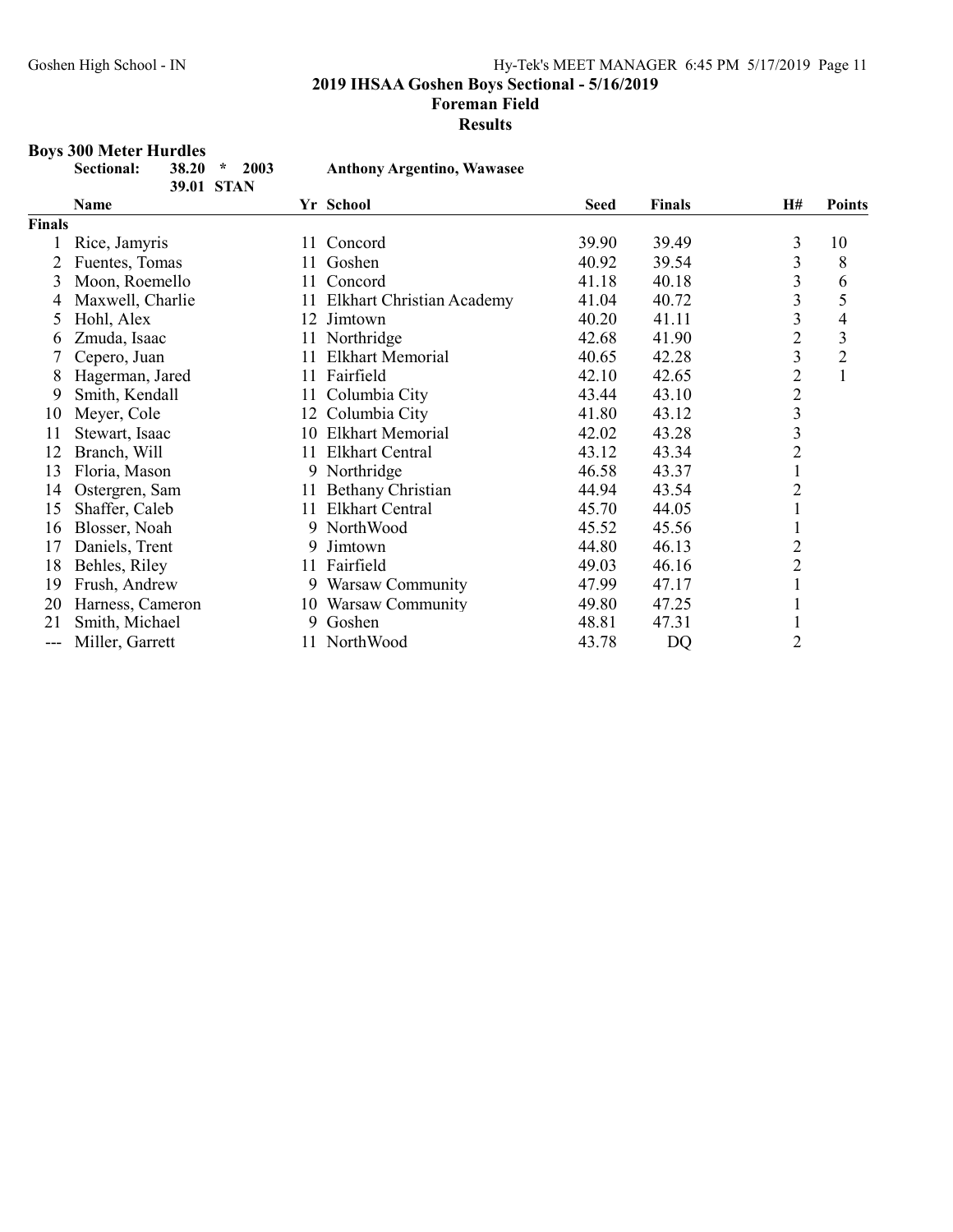Foreman Field

#### Results

#### Boys 4x100 Meter Relay

Sectional: 42.28 \* 5/17/2018 NorthWood, NorthWood L Parker, T Pratcher, B Yoder, B Yoder

|               | <b>42.54 STAN</b>                |                                                     |                            |                             |                |                |
|---------------|----------------------------------|-----------------------------------------------------|----------------------------|-----------------------------|----------------|----------------|
|               | <b>Team</b>                      | Relay                                               | <b>Seed</b>                | <b>Finals</b>               | H#             | <b>Points</b>  |
| <b>Finals</b> |                                  |                                                     |                            |                             |                |                |
|               | 1 Elkhart Memorial               |                                                     | 43.30                      | 43.19                       | 2              | 10             |
|               | 1) Soeun, Ivan 11                | 2) Woods, Derrick 10                                | 3) Funnell, Damien 11      | 4) Peals, Curtis 12         |                |                |
|               | 5) Whitener, Lashawn 11          | 6) Estrada-Alderman, Jaudial 107) Stewart, Tevion 9 |                            | 8) Qaiyim, Jai-Veon 12      |                |                |
| 2             | <b>Elkhart Central</b>           |                                                     | 43.86                      | 43.60                       | 2              | 8              |
|               | 1) Davis, Dominic 11             | 2) Holt, Jacob 10                                   | 3) Spencer, Stalker 12     | 4) Pearson, Kyran 12        |                |                |
|               | 5) Dennis, Kennath 10            | 6) Bean, Naieem 10                                  | 7) Borjas, Ricky 10        | 8) Vanderzwaag, Markus 9    |                |                |
| 3.            | <b>Elkhart Christian Academy</b> |                                                     | 44.31                      | 44.18                       | $\mathcal{D}$  | 6              |
|               | 1) Maxwell, Charlie 11           | 2) Ndaiga, Joseph 12                                | 3) Hilty, Donny 12         | 4) Wilkins-Maxwell, Desmond |                |                |
|               | 5) Gruet, Ethan 10               | 6) Hilty, David 9                                   |                            |                             |                |                |
|               | 4 Columbia City                  |                                                     | 44.02                      | 44.60                       | 2              | 5              |
|               | 1) Wigent, Jacob 12              | 2) Sievers, Michael 11                              | 3) O'Dell, Jon 12          | 4) Hill, Doug 12            |                |                |
|               | 5) Cruz, Caleb 12                | 6) Meyer, Cole 12                                   | 7) Jordan, Hale 11         | 8) Stewart, Zane 12         |                |                |
| 5             | Warsaw Community                 |                                                     | 44.91                      | 44.71                       | $\overline{2}$ | 4              |
|               | 1) Wade, Alijah 12               | 2) Culbertson, John 12                              | 3) Brock, Jayton 11        | 4) Larsh, Keagan 11         |                |                |
|               | 5) Knisely, Skyler 11            | 6) Frush, Andrew 9                                  | 7) Cortes, Mario 10        | 8) Martz, Mason 10          |                |                |
|               | 6 Northridge                     |                                                     | 44.29                      | 45.39                       | 2              | 3              |
|               | 1) Tidwell, Taylor 10            | 2) Hershberger, Tyler 10                            | 3) Justice, Bryce 12       | 4) Judd, Breckin 10         |                |                |
|               | 5) Howey, Ricky 12               | 6) Garcia, Eduardo 9                                | 7) Howey, Zack 10          |                             |                |                |
|               | 7 Concord                        |                                                     | 45.17                      | 45.64                       | 2              | $\overline{2}$ |
|               | 1) Mast, Grayson 10              | 2) McKinney, Xavier 12                              | 3) Amaya, Brandon 11       | 4) Thomas, Bronce 11        |                |                |
|               | 5) D'Arcy, Jack 9                | 6) Riddle, Maddox 9                                 | 7) Clark, Orlandor 12      | 8) Rice, Jamyris 11         |                |                |
| 8             | Goshen                           |                                                     | 45.99                      | 46.08                       | 1              | 1              |
|               | 1) Nettrauer, Austin 10          | 2) Gonzalez, Sergio 12                              | 3) Williams, Jordan 9      | 4) Ortega, Efren 12         |                |                |
|               | 5) Deegan, Liam 10               | 6) Fuentes, Tomas 11                                | 7) Hinkel, Brayden 9       | 8) Aguilar, Ciro 12         |                |                |
| 9             | Fairfield                        |                                                     | 46.26                      | 46.18                       |                |                |
|               | 1) Mast, Skylar 12               | 2) Short, Brayden 10                                | 3) Almiray-Pujol, Marco 11 | 4) Sharick, Nolan 11        |                |                |
|               | 5) Hagerman, Jared 11            | 6) Kezar, Adam 10                                   |                            |                             |                |                |
|               | 10 Jimtown                       |                                                     | 45.50                      | 46.35                       | 1              |                |
|               | 1) Greiner, Jonah 9              | 2) Lange, Shawn 12                                  | 3) Zelaya, Oscar 11        | 4) Hohl, Alex 12            |                |                |
|               | 5) Pletcher, Tony 11             | 6) Lange, Marcus 11                                 | 7) Beck, Caaden 12         | 8) Daniels, Isaac 10        |                |                |
|               | Wawasee                          |                                                     | 46.10                      | <b>DQ</b>                   | 1              |                |
|               | 1) Grindle, Jordan 11            | 2) Landeros, Jesus 11                               | 3) Konieczny, Jon 10       | 4) Miller, David 9          |                |                |
|               | NorthWood                        |                                                     | 43.52                      | <b>DQ</b>                   | 2              |                |
|               | 1) Knight, Taylor 12             | 2) Parker, Landon 12                                | 3) Lehman, Brock 12        | 4) Sanchez, Jerson 11       |                |                |
|               | 5) Feenstra, Tanner 11           | 6) Yoder, Bronson 12                                | 7) Malone, Veshon 12       |                             |                |                |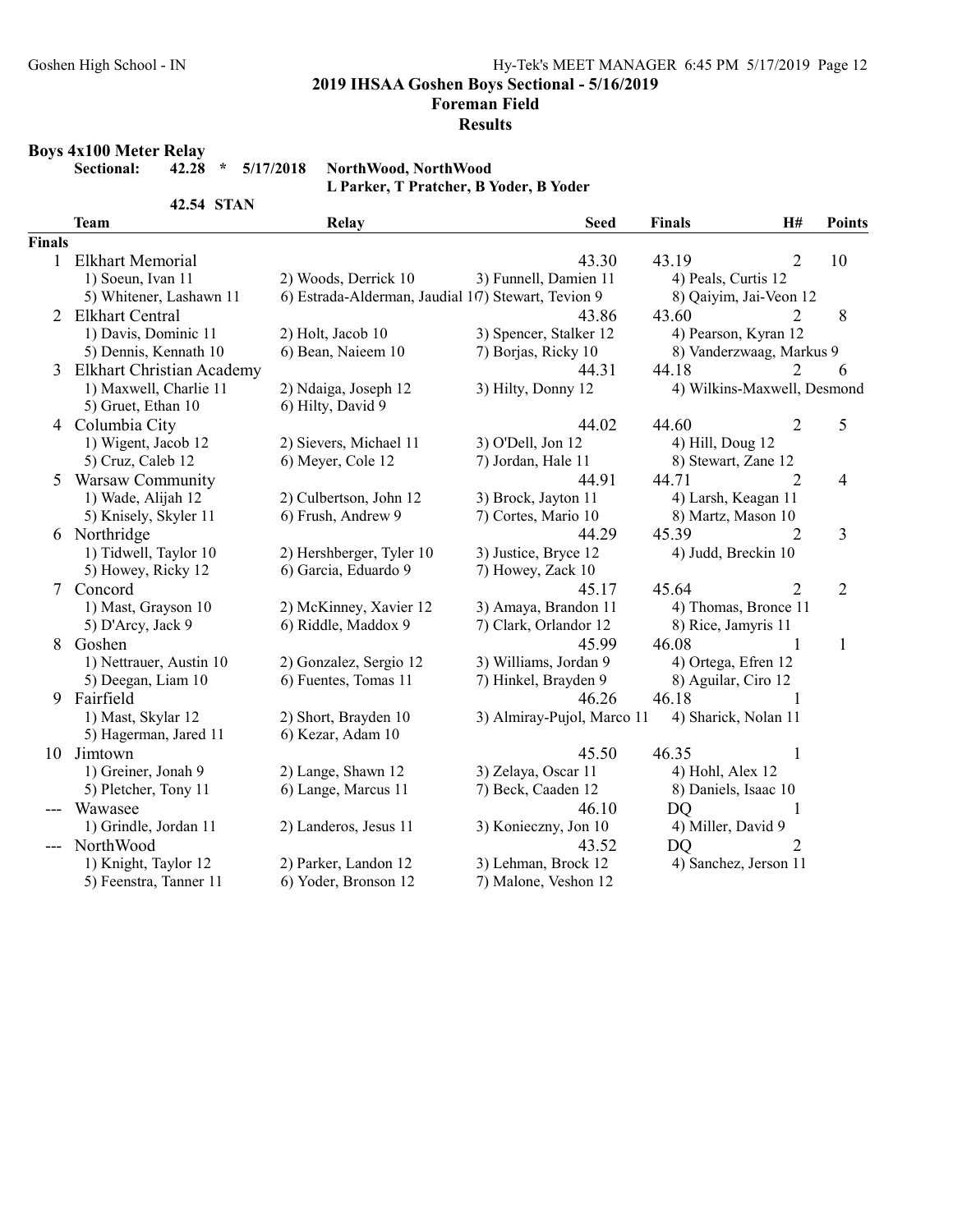#### Foreman Field

#### Results

Boys 4x400 Meter Relay<br>Sectional: 3:20.85 \* 2013

3:20.44 STAN

Warsaw Community, Warsaw W Jones, G Furnivall, N Kolbe, R Goon

|               | <b>Team</b>               | Relay                   | <b>Seed</b>                                       | <b>Finals</b>          | H#                           | <b>Points</b>  |
|---------------|---------------------------|-------------------------|---------------------------------------------------|------------------------|------------------------------|----------------|
| <b>Finals</b> |                           |                         |                                                   |                        |                              |                |
|               | 1 Elkhart Central         |                         | 3:27.00                                           | 3:24.13                | $\overline{2}$               | 10             |
|               | 1) Holt, Jacob 10         | 2) Spencer, Stalker 12  | 3) Dennis, Kennath 10                             | 4) Pearson, Kyran 12   |                              |                |
|               | 5) Davis, Dominic 11      | 6) Byrd, Nathan 11      | 7) Bean, Naieem 10                                | 8) Branch, Will 11     |                              |                |
|               | 2 Elkhart Memorial        |                         | 3:28.57                                           | 3:26.32                | 2                            | 8              |
|               | 1) Whitener, Lashawn 11   | 2) Terrell, Neil 11     | 3) Cepero, Juan 11                                |                        | 4) Morales, Hazael 12        |                |
|               | 5) Weston, Breydan 11     | 6) Ekema, Daniel 9      | 7) Ekema, Joshua 12                               | 8) Peals, Curtis 12    |                              |                |
| 3             | Goshen                    |                         | 3:32.16                                           | 3:28.59                | $\overline{2}$               | 6              |
|               | 1) Gulewicz, Demetrius 12 | 2) Grewe, Bryant 11     | 3) Fuentes, Tomas 11                              |                        | 4) Sandford, Daveyon 12      |                |
|               | 5) Aguilar, Ciro 12       | 6) Nettrauer, Austin 10 | 7) Hogan, Drew 9                                  |                        | 8) Garcia-Rosales, Marlon 10 |                |
|               | 4 Fairfield               |                         | 3:32.59                                           | 3:28.88                | 2                            | 5              |
|               | 1) Weatherton, Dillan 12  | 2) Hagerman, Jared 11   | 3) Hagerman, Jaren 11                             | 4) Lantz, Cory 10      |                              |                |
|               | 5) Plett, Stevan 10       | 6) Behles, Riley 11     | 7) Almiray-Pujol, Marco 11                        | 8) Mast, Skylar 12     |                              |                |
| 5.            | Columbia City             |                         | 3:29.05                                           | 3:30.97                | $\overline{2}$               | 4              |
|               | 1) Wigent, Jacob 12       | 2) Taylor, Bryce 11     | 3) Meyer, Cole 12                                 | 4) Hill, Doug 12       |                              |                |
|               | 5) Kyler, David 12        | 6) Melton, Jon 11       | 7) Lane, Tyler 11                                 | 8) Morrow, Aaron 9     |                              |                |
|               | 6 Concord                 |                         | 3:31.44                                           | 3:31.03                | $\overline{2}$               | 3              |
|               | 1) Montiel, Gamaliel 12   | 2) Moon, Roemello 11    | 3) Rice, Jamyris 11                               | 4) Clark, Orlandor 12  |                              |                |
|               | 5) Wright, Noah 11        | 6) Maurer, Sawyer 11    | 7) Creek, Jacob 11                                |                        | 8) Roberts, Anthony 9        |                |
|               | 7 Northridge              |                         | 3:32.64                                           | 3:34.01                | 1                            | $\overline{c}$ |
|               | 1) Zmuda, Isaac 11        | 2) Farris, Sam 12       | 3) Kolb, Hunter 12                                | 4) Salle, Tanner 11    |                              |                |
|               | 5) Judd, Breckin 10       | 6) Floria, Mason 9      | 7) Patel, Shrey 12                                |                        | 8) Simmons, Wyatt 11         |                |
| 8.            | NorthWood                 |                         | 3:31.79                                           | 3:38.50                | $\overline{2}$               | $\mathbf{1}$   |
|               | 1) Bean, Nick 12          | 2) Mitschelen, Jacob 11 | 3) Hunsberger, Brady 9                            | 4) Lehman, Brock 12    |                              |                |
|               | 5) Yoder, Bronson 12      | 6) Evers, Tyler 12      | 7) Guillen, Sebastian 10                          | 8) Miller, Garrett 11  |                              |                |
|               | 9 Warsaw Community        |                         | 3:30.01                                           | 3:38.79                | 2                            |                |
|               | 1) Lennox, Connor 11      | 2) Johnson, Jeremy 9    | 3) Larsh, Keagan 11                               | 4) Mitchell, Issiac 12 |                              |                |
|               | 5) Wade, Alijah 12        | 6) Frush, Andrew 9      | 7) Stiver, Tanner 10                              | 8) Brock, Jayton 11    |                              |                |
|               | 10 Bethany Christian      |                         | 3:49.26                                           | 3:40.30                |                              |                |
|               | 1) Gonzalez, Omar 11      | 2) Brown, Evan 12       | 3) Ostergren, Sam 11                              |                        | 4) Brenneman, Cedric 12      |                |
|               | 5) Bustamante, Josiah 10  | 6) Smucker, Andrew 11   |                                                   |                        |                              |                |
|               | 11 Jimtown                |                         | 3:39.90                                           | 3:43.59                | 1                            |                |
|               | 1) Daniels, Trent 9       | 2) Hohl, Alex 12        | 3) O'Brien, Andrew 12                             | 4) Daniels, Isaac 10   |                              |                |
|               | 5) Greiner, Jonah 9       | 6) Greiner, Justin 10   | 7) Sandoval, John 12                              | 8) Russell, Corbin 11  |                              |                |
|               | 12 Wawasee                |                         | 3:42.02                                           | 3:53.50                | $\mathbf{1}$                 |                |
|               | 1) Hammer, Michael 11     | 2) Conley, Thomas 11    | 3) Boyer, Jaydon 11                               | 4) Griner, Luke 12     |                              |                |
|               | 5) Hare, Spencer 12       | 6) Haines, Ben 9        | 7) Kidd, Brandon 12                               |                        |                              |                |
|               | Elkhart Christian Academy |                         | 3:32.89                                           | <b>DNF</b>             |                              |                |
|               | 1) Maxwell, Charlie 11    | 2) Ndaiga, Joseph 12    | 3) Wilkins-Maxwell, Desmond 4) Maxwell, Anthony 9 |                        |                              |                |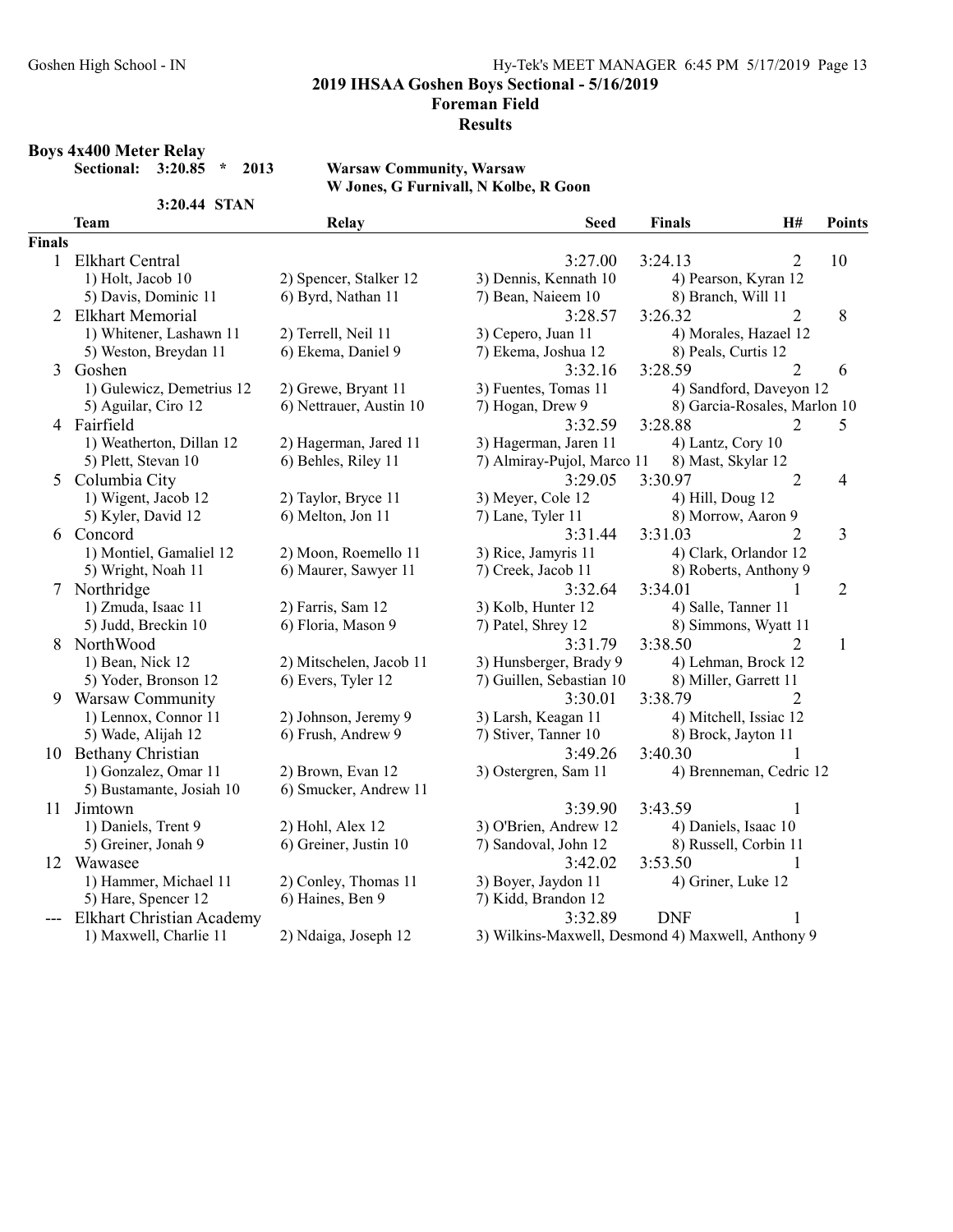2019 IHSAA Goshen Boys Sectional - 5/16/2019

Foreman Field

#### Results

#### Boys 4x800 Meter Relay

Sectional: 7:56.44 \* 2009 Northridge, Northridge

7:53.43 STAN

J Meier, T Moore, A Albert, M Keyser

|                       | <b>Team</b>             | <b>Relay</b>                  | <b>Seed</b>              | <b>Finals</b>             | <b>Points</b>  |
|-----------------------|-------------------------|-------------------------------|--------------------------|---------------------------|----------------|
| <b>Finals</b>         |                         |                               |                          |                           |                |
|                       | <b>Elkhart Memorial</b> |                               | 8:15.96                  | 8:15.46                   | 10             |
|                       | 1) Morales, Hazael 12   | 2) Cepero, Juan 11            | 3) Ekema, Joshua 12      | 4) Terrell, Neil 11       |                |
|                       | 5) Ekema, Daniel 9      | 6) Stansbury, David 9         | 7) Stansbury, Eric 12    | 8) Rodriguez, Teagen 9    |                |
| $\mathcal{D}_{\cdot}$ | Concord                 |                               | 8:22.84                  | 8:18.70                   | 8              |
|                       | 1) Wright, Noah 11      | 2) Roberts, Anthony 9         | 3) Shoemaker, Luke 12    | 4) Owings, William 11     |                |
|                       | 5) Mejia, Andres 11     | 6) Nicoson, William 10        | 7) Ortiz, Leandro 11     | 8) Ruiz Cruz, Kevin 10    |                |
| 3                     | Goshen                  |                               | 8:31.03                  | 8:20.88                   | 6              |
|                       | 1) Grewe, Bryant 11     | 2) Hogan, Drew 9              | 3) Diaz, Ryan 10         | 4) Gulewicz, Demetrius 12 |                |
|                       | 5) Arreola, Angel 12    | 6) Botello, Kevin 12          | 7) Mora, Adrian 9        | 8) Perez-Diener, Feliz 12 |                |
| 4                     | <b>Elkhart Central</b>  |                               | 8:20.00                  | 8:24.82                   | 5              |
|                       | 1) Nathan, Dibley 12    | 2) Duran, Dylan 10            | 3) Quinones, Jose 10     | 4) Soto, Elias 12         |                |
|                       | 5) Huerta, Max 11       | 6) Avilez, Edwin 12           | 7) Vindel, Jay 9         | 8) Byrd, Nathan 11        |                |
| 5                     | NorthWood               |                               | 8:21.71                  | 8:29.37                   | 4              |
|                       | 1) Evers, Tyler 12      | 2) Stutsman, Titus 9          | 3) Martin, Carson 11     | 4) Hunsberger, Brady 9    |                |
|                       | 5) Yoder, Asher 11      | 6) Escamilla, Austin 10       | 7) Schlatter, Sam 10     | 8) Schrock, Aiden 9       |                |
|                       | 6 Northridge            |                               | 8:25.67                  | 8:34.44                   | 3              |
|                       | 1) Zmuda, Isaac 11      | 2) Simmons, Wyatt 11          | 3) Eichstadt, Jon 11     | 4) Salle, Tanner 11       |                |
|                       | 5) Eichstadt, Andrew 10 | 6) Farris, Sam 12             | 7) Patel, Shrey 12       | 8) Moore, Jack 9          |                |
| 7                     | Warsaw Community        |                               | 8:52.09                  | 8:50.21                   | $\overline{2}$ |
|                       | 1) Norris, Marston 11   | 2) Fleming, Austin 11         | 3) Denzer, Jacob 10      | 4) Niebbia, Fernando 11   |                |
|                       | 5) Stiver, Tanner 10    | 6) Knecht, Nathanael (Nate) 9 | 7) Lechlitner, Samuel 10 | 8) Kissling, Jacob 10     |                |
| 8                     | Wawasee                 |                               | 8:31.03                  | 9:05.66                   | $\mathbf{1}$   |
|                       | 1) Haines, Ben 9        | 2) Conley, Thomas 11          | 3) Miller, Mark 11       | 4) Kidd, Brandon 12       |                |
| 9                     | Fairfield               |                               | 8:57.55                  | 9:10.13                   |                |
|                       | 1) Yoder, Seth 11       | 2) Long, Jenson 9             | 3) Hagerman, Jaren 11    | 4) Miller, Austin 10      |                |
|                       | 5) Ortiz, Jonathan 11   |                               |                          |                           |                |
| 10                    | Columbia City           |                               | 9:15.00                  | 9:17.72                   |                |
|                       | 1) Iden, Colyn 11       | 2) Hall, Austin 9             | 3) Hendricks, Isaac 10   | 4) Sparks, Josh 10        |                |
|                       | 5) Trier, Logan 9       | 6) Smith, Jackson 9           | 7) Harrold, Ian 9        | 8) Diaz, Randy 10         |                |
|                       |                         |                               |                          |                           |                |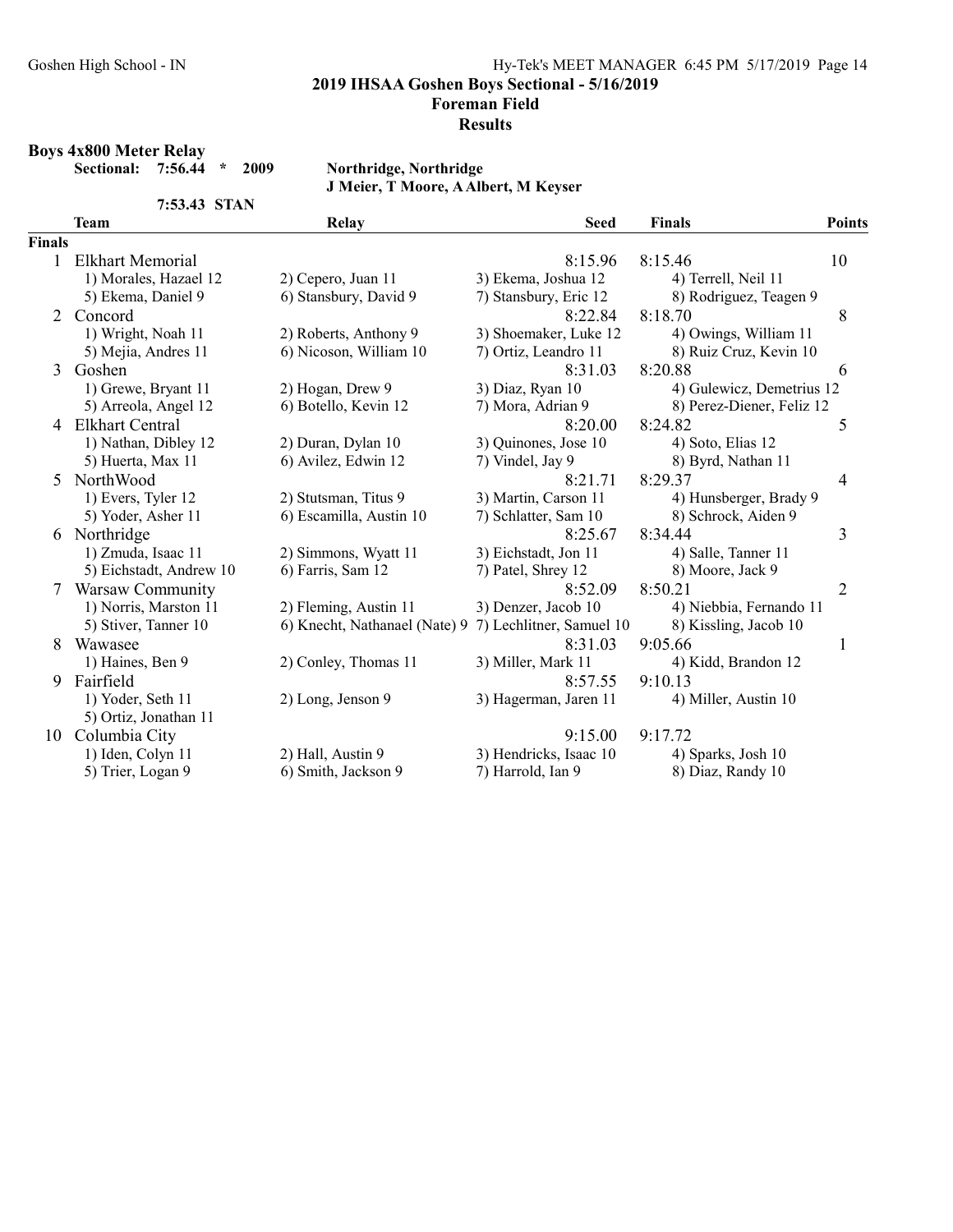2019 IHSAA Goshen Boys Sectional - 5/16/2019

#### Foreman Field

#### Results

# Boys High Jump

| ______<br>Sectional: 6-10.50 * 1983 |              |  |
|-------------------------------------|--------------|--|
|                                     | 6-04.50 STAN |  |

Dave Glassburn, Concord

| Name                    |                                                                                 |                         | <b>Seed</b>                                                                                                                                                                                                                            | <b>Finals</b> |             | <b>Points</b>  |
|-------------------------|---------------------------------------------------------------------------------|-------------------------|----------------------------------------------------------------------------------------------------------------------------------------------------------------------------------------------------------------------------------------|---------------|-------------|----------------|
|                         |                                                                                 |                         |                                                                                                                                                                                                                                        |               |             |                |
| Forester, Javon         |                                                                                 | Elkhart Memorial        | 6-06.00                                                                                                                                                                                                                                | 6-05.00       | <b>STAN</b> | 10             |
| Sandford, Daveyon       |                                                                                 |                         | 6-04.00                                                                                                                                                                                                                                | 6-04.00       |             | 8              |
| Scharpenberg, Alexander |                                                                                 | Columbia City           | $6 - 06.00$                                                                                                                                                                                                                            | $6 - 02.00$   |             | 6              |
| Metzinger, Tyler        |                                                                                 |                         | $6 - 01.00$                                                                                                                                                                                                                            | $J6-02.00$    |             | 5              |
| Eichelberger, Benjamin  |                                                                                 | Concord                 | $6 - 02.00$                                                                                                                                                                                                                            | 6-01.00       |             | 4              |
| Qaiyim, Jai-Veon        | 12                                                                              | <b>Elkhart Memorial</b> | 6-01.00                                                                                                                                                                                                                                | $6 - 00.00$   |             | 3              |
| Lennox, Connor          |                                                                                 |                         | 6-01.00                                                                                                                                                                                                                                | $5 - 10.00$   |             | $\overline{2}$ |
| Bolt, Jacob             |                                                                                 |                         | 6-04.00                                                                                                                                                                                                                                | $J5-10.00$    |             |                |
| Barker, Zachary         | 11                                                                              | Goshen                  | 5-10.00                                                                                                                                                                                                                                | 5-08.00       |             |                |
| Beck, Caaden            |                                                                                 | Jimtown                 | $6 - 00.00$                                                                                                                                                                                                                            | J5-08.00      |             |                |
| Hazzard, Carter         |                                                                                 | <b>Elkhart Central</b>  | 5-08.00                                                                                                                                                                                                                                | J5-08.00      |             |                |
| Lott, Stefon            |                                                                                 | <b>Elkhart Central</b>  | 5-06.00                                                                                                                                                                                                                                | J5-08.00      |             |                |
| Jackson, Jamarr         |                                                                                 |                         | 5-08.00                                                                                                                                                                                                                                | $J5-08.00$    |             |                |
|                         |                                                                                 |                         | $6 - 00.00$                                                                                                                                                                                                                            | J5-08.00      |             |                |
| Johnson, Javin          |                                                                                 |                         | 5-08.00                                                                                                                                                                                                                                | 5-06.00       |             |                |
|                         | 11                                                                              | Concord                 | 5-10.00                                                                                                                                                                                                                                | 5-06.00       |             |                |
| Gause, Landon           | 9.                                                                              | Wawasee                 | 5-03.00                                                                                                                                                                                                                                | 5-06.00       |             |                |
|                         |                                                                                 |                         | 5-03.00                                                                                                                                                                                                                                |               |             |                |
| Moore, Tristen          |                                                                                 |                         | 5-08.00                                                                                                                                                                                                                                | <b>NH</b>     |             |                |
|                         | 11                                                                              | Jimtown                 | 5-08.00                                                                                                                                                                                                                                | NH            |             |                |
| Malone, Veshon          |                                                                                 |                         | 5-06.00                                                                                                                                                                                                                                | <b>NH</b>     |             |                |
|                         | Finals<br>Plett, Stevan<br>Jordan, Kendrick<br>Konieczny, Jon<br>Pletcher, Tony |                         | Yr School<br>12<br>12 Goshen<br>12<br>12 Warsaw Community<br>11<br>11 Warsaw Community<br>12 Columbia City<br>12<br>12<br>9 NorthWood<br>10 Fairfield<br>11 Northridge<br>10 Wawasee<br><b>Bethany Christian</b><br>10<br>12 NorthWood |               | 5-06.00     |                |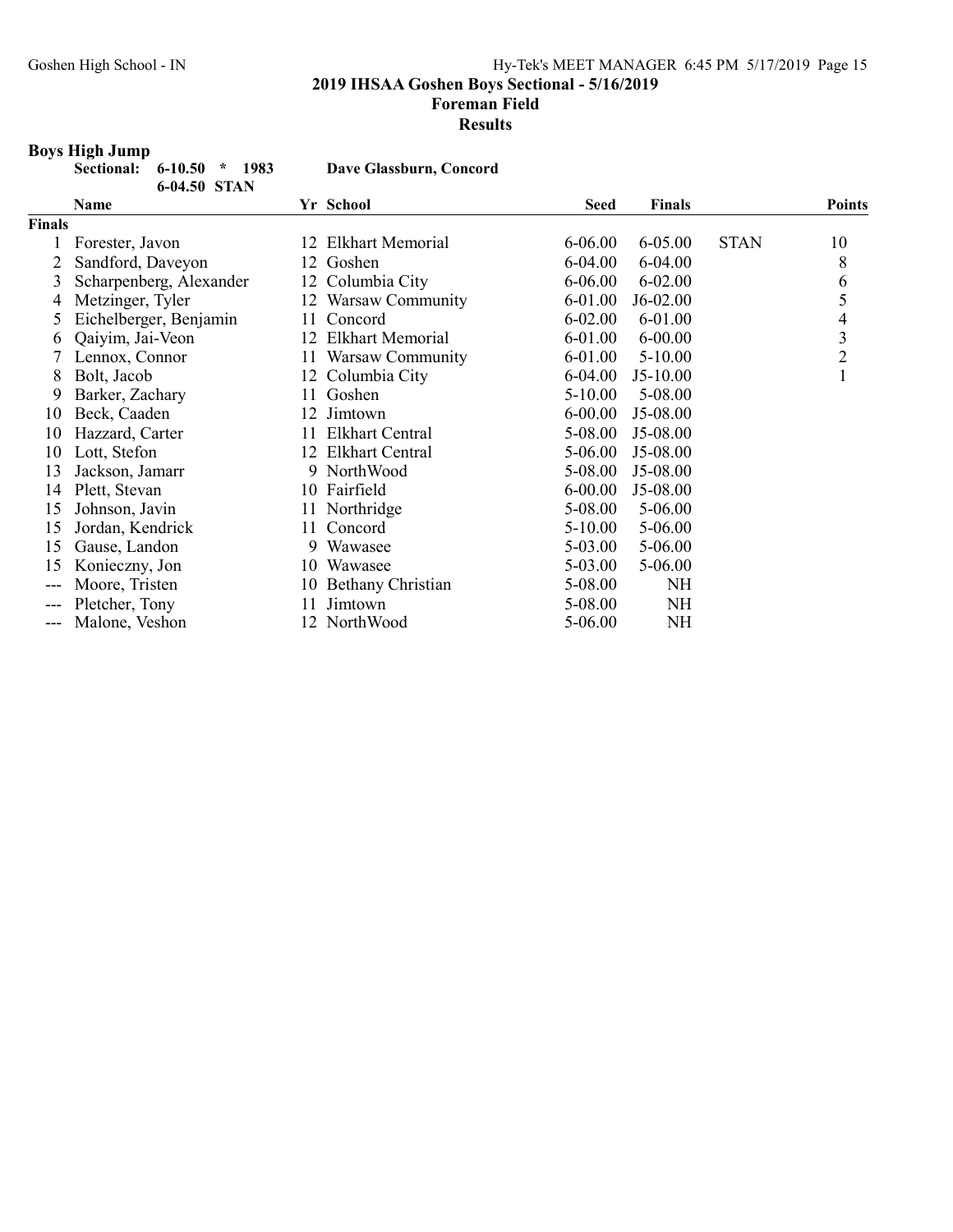2019 IHSAA Goshen Boys Sectional - 5/16/2019

#### Foreman Field

Results

# **Boys Pole Vault**

|               | DOVS FUIT VAUIT                        |     |                                      |             |                    |                |
|---------------|----------------------------------------|-----|--------------------------------------|-------------|--------------------|----------------|
|               | 2009<br>Sectional:<br>15-11<br>$\star$ |     | <b>Peter Roach, Elkhart Memorial</b> |             |                    |                |
|               | 14-04.00 STAN                          |     |                                      |             |                    |                |
|               | Name                                   |     | Yr School                            | <b>Seed</b> | <b>Finals</b>      | <b>Points</b>  |
| <b>Finals</b> |                                        |     |                                      |             |                    |                |
|               | Puckett, Mason                         |     | 10 Northridge                        | 13-00.00    | 13-04.00           | 10             |
|               | Bazzoni, Nicholas                      | 11  | Warsaw Community                     | 13-04.00    | 13-00.00           | 8              |
| 3             | Demitruk, Brad                         |     | 10 NorthWood                         | 13-00.00    | 12-06.00           | 6              |
| 4             | Sears, Noah                            | 12  | <b>Elkhart Central</b>               |             | 13-06.00 J12-06.00 | 5              |
| 5             | Wise, Brandon                          | 11. | Concord                              |             | 12-03.00 J12-06.00 | 4              |
| 6             | Rocha, Xavier                          |     | 11 NorthWood                         |             | 12-00.00 12-00.00  | 3              |
|               | Metzger, Hunter                        | 12  | Warsaw Community                     | 13-00.00    | 11-06.00           | $\overline{2}$ |
| 8             | Samuels, Maxim                         | 11  | Elkhart Central                      |             | 11-06.00 J11-06.00 | $\mathbf{1}$   |
| 9             | Lantz, Cory                            |     | 10 Fairfield                         | 11-06.00    | $11-00.00$         |                |
| 9             | Thomas, Benjamin                       | 12  | <b>Elkhart Memorial</b>              | 11-06.00    | 11-00.00           |                |
| 9             | Weatherton, Dillan                     |     | 12 Fairfield                         | 9-06.00     | 11-00.00           |                |
| $---$         | Ledezma, Hector                        | 12  | Concord                              | 11-00.00    | NH                 |                |
| $---$         | Johnson, Brice                         | 11  | <b>Elkhart Memorial</b>              | 11-06.00    | <b>NH</b>          |                |
| $---$         | Johnson, Chris                         |     | 10 Columbia City                     | 10-06.00    | <b>NH</b>          |                |
| ---           | Geiger, Garrett                        |     | 10 Columbia City                     | 10-06.00    | <b>NH</b>          |                |
| $---$         | Ruemler, Colin                         |     | 10 Northridge                        | 11-06.00    | <b>NH</b>          |                |
| $---$         | Acord, Dakota                          | 9   | Goshen                               | 8-06.00     | NH                 |                |
| $---$         | Reverman, Aaron                        | 12  | Jimtown                              | 10-00.00    | <b>NH</b>          |                |
| ---           | Snyder, Nick                           | 11  | Jimtown                              | $9 - 00.00$ | <b>NH</b>          |                |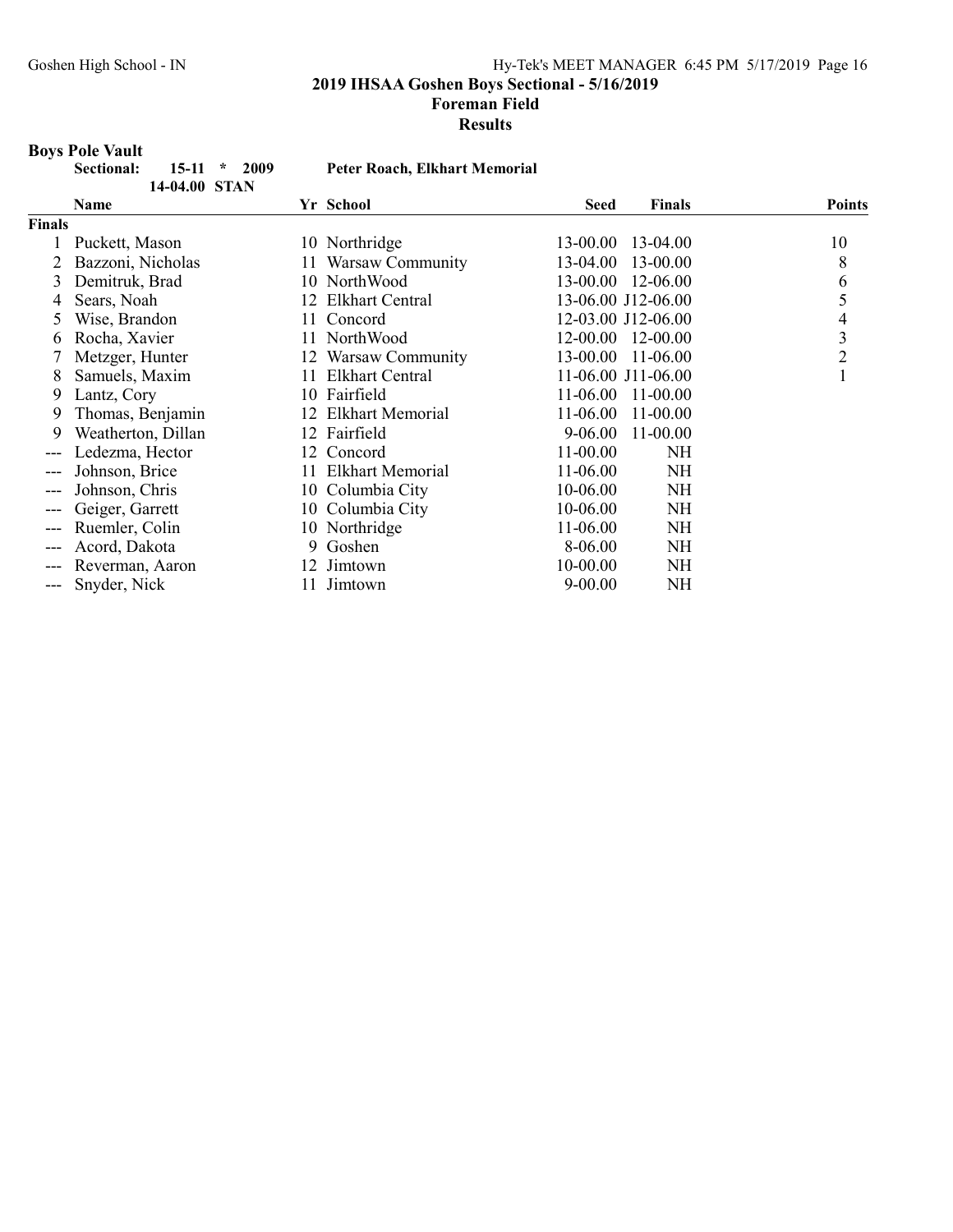# Foreman Field

Results

# Boys Long Jump

| tional: 23-11.50 | $*$ 2004 |
|------------------|----------|
| 22-04.75 STAN    |          |

#### 4 Marcus Perez, Elkhart Central

|    | Name                     |     | Yr School                    | <b>Seed</b> | <b>Prelims</b> | <b>H#</b>      |
|----|--------------------------|-----|------------------------------|-------------|----------------|----------------|
|    | <b>Preliminaries</b>     |     |                              |             |                |                |
|    | Yoder, Bronson           |     | 12 NorthWood                 | 22-07.00    | 22-02.50 q     |                |
| 2  | Wilkins-Maxwell, Desmond |     | 12 Elkhart Christian Academy | 22-02.00    | $21 - 11.75$ q |                |
| 3  | Sandford, Daveyon        |     | 12 Goshen                    | 21-08.50    | $21-07.00$ q   |                |
| 4  | Sievers, Michael         | 11  | Columbia City                | 20-04.00    | $20-10.75$ q   |                |
| 5  | Justice, Bryce           |     | 12 Northridge                | 20-10.00    | $20-08.00$ q   |                |
| 6  | Maxwell, Charlie         | 11  | Elkhart Christian Academy    | 20-11.00    | $20-04.25$ q   |                |
|    | Larsh, Keagan            | 11. | Warsaw Community             | 20-06.50    | $20-03.00$ q   |                |
| 8  | Qaiyim, Jai-Veon         |     | 12 Elkhart Memorial          | 20-06.00    | $20-02.00$ q   |                |
| 9  | Sharick, Nolan           | 11  | Fairfield                    | 20-01.00    | $19-11.75$ q   |                |
| 10 | Daniels, Isaac           |     | 10 Jimtown                   | 19-09.50    | 19-11.25       | $\overline{c}$ |
| 11 | Soeun, Ivan              | 11  | <b>Elkhart Memorial</b>      | 20-04.00    | 19-08.50       |                |
| 12 | Yoder, Seth              | 11. | Fairfield                    | 18-04.25    | 19-03.50       | 2              |
| 13 | Clark, Orlandor          | 12  | Concord                      | 20-05.00    | 19-02.00       |                |
| 14 | Moon, Roemello           | 11  | Concord                      | 19-07.75    | 19-01.75       | $\overline{c}$ |
| 15 | Bedwell, TJ              | 10  | Columbia City                | 18-02.00    | 18-10.50       | $\overline{c}$ |
| 16 | Pearson, Kyran           | 12  | <b>Elkhart Central</b>       | 19-06.00    | 18-09.25       | $\overline{c}$ |
| 17 | Waugh, Jonas             |     | 12 Jimtown                   | 19-04.00    | 18-07.50       | $\overline{c}$ |
| 18 | Judd, Breckin            |     | 10 Northridge                | 18-10.00    | 18-03.50       | $\overline{c}$ |
| 19 | Bean, Nick               |     | 12 NorthWood                 | 18-05.00    | 17-11.00       | $\overline{c}$ |
| 20 | Hazzard, Carter          | 11  | <b>Elkhart Central</b>       | 19-11.00    | 17-10.00       |                |
| 21 | Moore, Tristen           |     | 10 Bethany Christian         | 18-04.00    | 17-06.75       | $\overline{c}$ |
| 22 | Williams, Jordan         | 9   | Goshen                       | 18-04.00    | 17-02.00       | $\overline{c}$ |
| 23 | Miller, David            | 9   | Wawasee                      | 16-03.25    | 16-09.00       | $\overline{c}$ |
| 24 | Boyer, Jaydon            | 11  | Wawasee                      | 16-08.25    | 16-00.25       | $\overline{2}$ |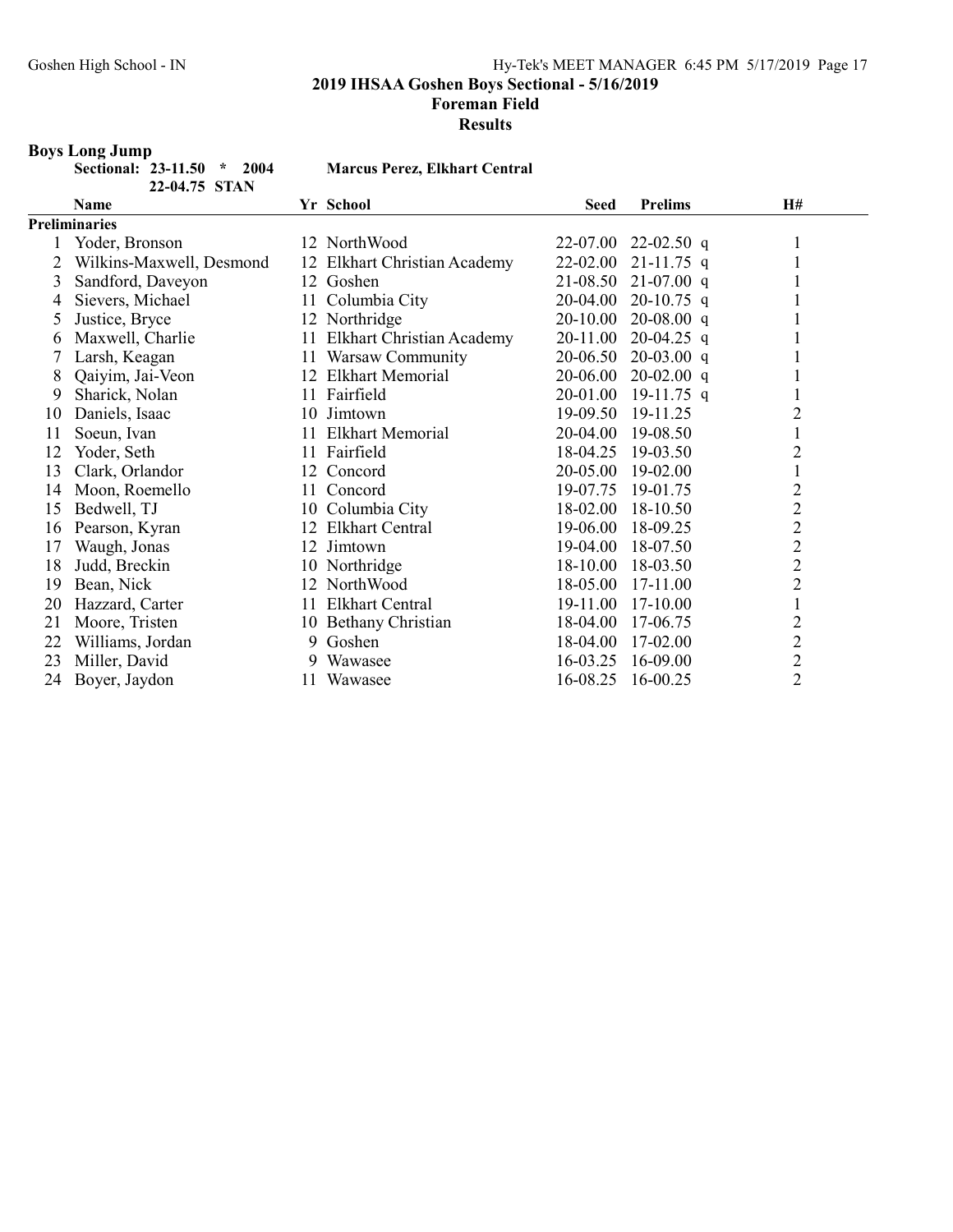2019 IHSAA Goshen Boys Sectional - 5/16/2019

# Foreman Field

#### Results

# Boys Long Jump

| Sectional: 23-11.50 * 2004 |               |  |
|----------------------------|---------------|--|
|                            | 22-04.75 STAN |  |

# Marcus Perez, Elkhart Central

|               | <b>Name</b>                | Yr School                    | <b>Prelims</b> | <b>Finals</b>     | <b>Points</b> |
|---------------|----------------------------|------------------------------|----------------|-------------------|---------------|
| <b>Finals</b> |                            |                              |                |                   |               |
|               | Yoder, Bronson             | 12 NorthWood                 |                | 22-02.50 22-02.50 | 10            |
|               | 2 Wilkins-Maxwell, Desmond | 12 Elkhart Christian Academy |                | 21-11.75 21-11.75 | 8             |
|               | 3 Sandford, Daveyon        | 12 Goshen                    |                | 21-07.00 21-07.00 | 6             |
|               | 4 Maxwell, Charlie         | 11 Elkhart Christian Academy |                | 20-04.25 21-02.00 |               |
|               | 5 Sievers, Michael         | 11 Columbia City             |                | 20-10.75 20-10.75 |               |
|               | 6 Sharick, Nolan           | 11 Fairfield                 |                | 19-11.75 20-10.50 |               |
|               | 7 Justice, Bryce           | 12 Northridge                |                | 20-08.00 20-08.00 |               |
|               | 8 Larsh, Keagan            | 11 Warsaw Community          |                | 20-03.00 20-07.75 |               |
|               | Qaiyim, Jai-Veon           | 12 Elkhart Memorial          |                | 20-02.00 20-05.75 |               |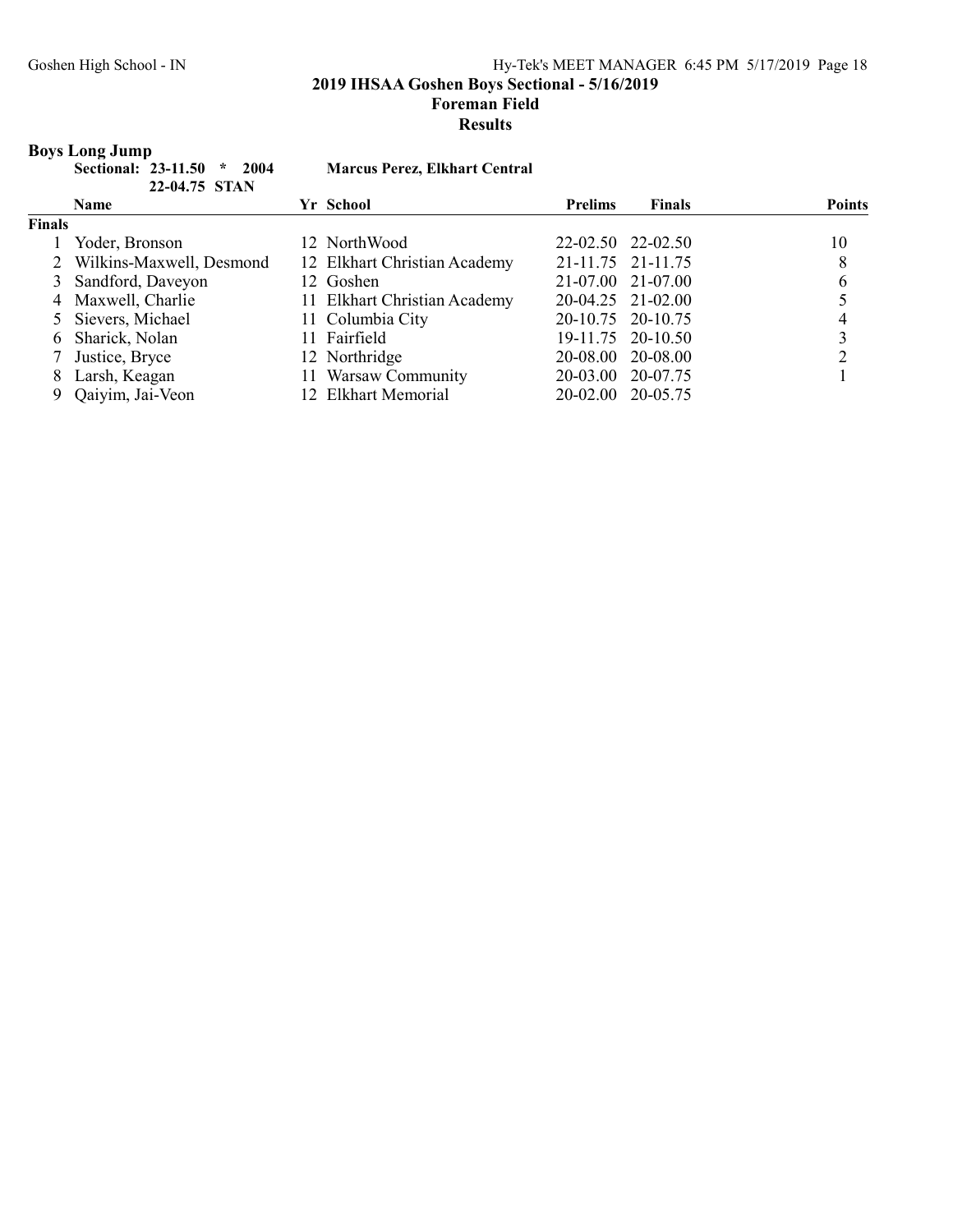2019 IHSAA Goshen Boys Sectional - 5/16/2019

#### Foreman Field

Results

# Boys Shot Put

| Sectional: | $61-06$ * 2004 |  |
|------------|----------------|--|
|            | 53-05.50 STAN  |  |

David Koronkiewicz, Goshen

|    | <b>Name</b>            |    | Yr School                    | <b>Seed</b>  | <b>Prelims</b>           | H#             |
|----|------------------------|----|------------------------------|--------------|--------------------------|----------------|
|    | <b>Preliminaries</b>   |    |                              |              |                          |                |
|    | Tipping, Isaiah        |    | 12 Wawasee                   |              | 55-10.50 53-11.00 q STAN | $\overline{2}$ |
| 2  | Hesting, Liam          |    | 12 Columbia City             | 54-09.00     | 52-00.50 q               | $\overline{c}$ |
| 3  | Anglemyer, Garrett     |    | 12 NorthWood                 | 48-02.00     | 47-10.00 q               | $\overline{c}$ |
| 4  | Miller, Nicholas       |    | 11 Warsaw Community          | 47-07.00     | 46-08.50 q               | $\overline{c}$ |
| 5  | Howey, Ricky           |    | 12 Northridge                | 47-11.00     | 45-10.50 q               | $\overline{c}$ |
| 6  | Marshall, Braedon      |    | 10 NorthWood                 | 45-04.00     | 45-03.50 q               | $\overline{c}$ |
|    | Bach, Carter           |    | 10 Northridge                | 47-03.00     | 45-03.00 q               | $\overline{2}$ |
| 8  | Reisacher, Yvens       |    | 10 Jimtown                   | 43-04.00     | 43-04.00 q               | $\overline{c}$ |
| 9  | Wagoner, Henry (Jaxon) |    | 12 Warsaw Community          | 43-11.00     | 41-05.00 $q$             | $\overline{c}$ |
| 10 | Stetzel, Trevor        |    | 12 Columbia City             | 44-00.00     | 41-01.00                 | $\overline{c}$ |
| 11 | Swallow, Zach          | 11 | Goshen                       | 43-04.00     | $40-10.00$               | $\overline{2}$ |
| 12 | Willard, Bryce         |    | 11 Fairfield                 | 39-09.00     | 40-09.00                 |                |
| 13 | Castro, Justin         | 10 | Wawasee                      | 42-06.00     | 40-02.50                 |                |
| 14 | Osborne, Noah          |    | 11 Fairfield                 | $41 - 00.00$ | 40-00.00                 |                |
| 15 | Cook, Jacob            | 11 | Jimtown                      | 37-11.50     | 39-10.00                 |                |
| 16 | Fultz, Cameron         |    | 12 Elkhart Christian Academy | 41-05.00     | 39-06.50                 |                |
| 17 | Dillon, Zayris         |    | 10 Elkhart Memorial          | 45-03.00     | 38-11.00                 | 2              |
| 18 | Davis, Sea             | 11 | <b>Elkhart Central</b>       | 42-00.00     | 38-00.50                 |                |
| 19 | Chavez, Brandon        |    | 12 Goshen                    | 38-01.50     | 38-00.00                 |                |
| 20 | Holmes, Jaylen         |    | 10 Elkhart Memorial          | 41-02.00     | 37-03.50                 |                |
| 21 | Stringer, Wyatt        |    | 10 Concord                   | 35-09.00     | 35-03.00                 |                |
| 22 | Kronk, Connor          |    | 11 Concord                   | 38-02.00     | 34-08.00                 |                |
| 22 | Decker, Jonathan       | 11 | <b>Elkhart Central</b>       | 38-00.00     | 34-08.00                 |                |
| 24 | Keen, Jay              |    | 10 Elkhart Christian Academy | 35-04.00     | 33-02.50                 |                |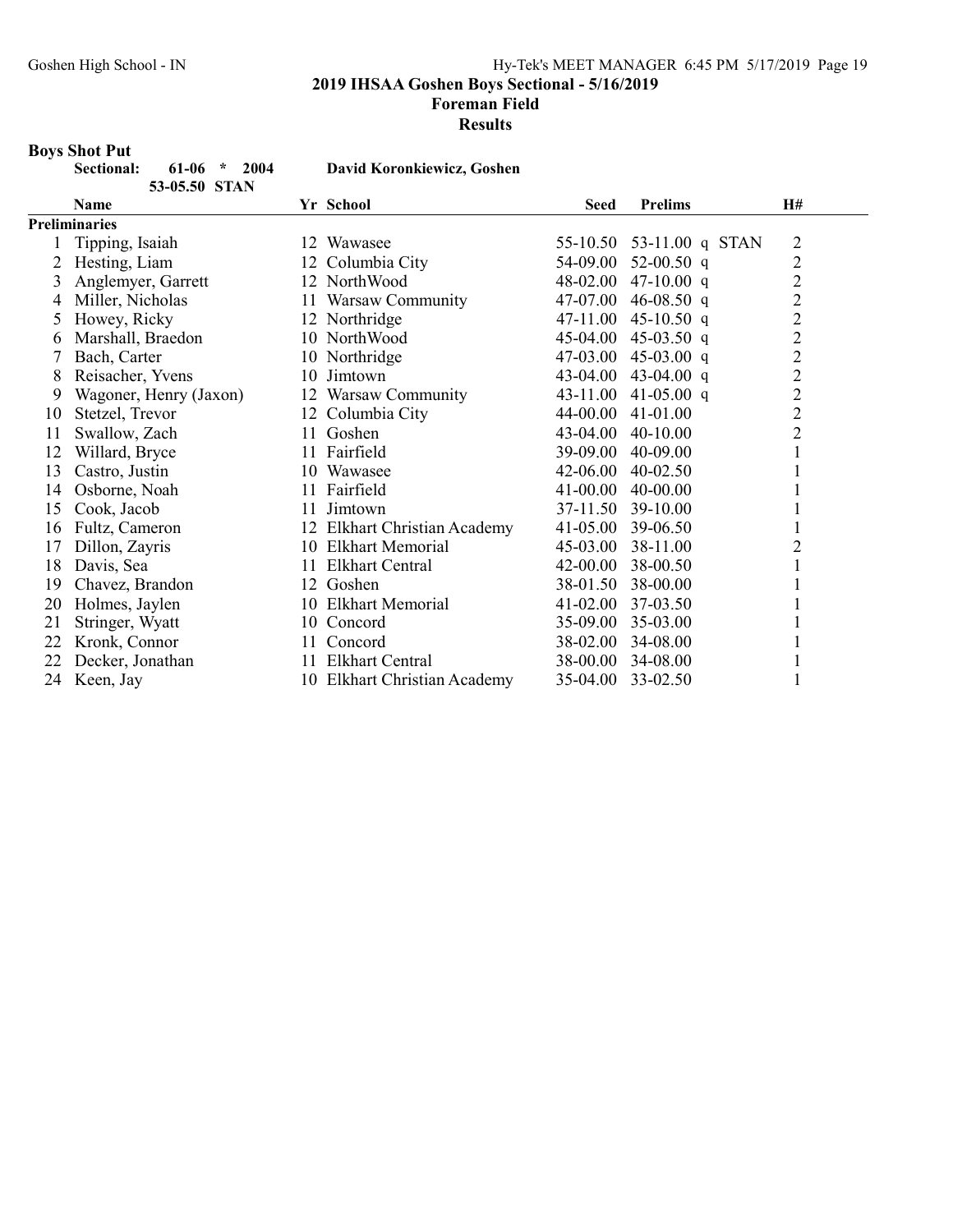2019 IHSAA Goshen Boys Sectional - 5/16/2019

#### Foreman Field

#### Results

# Boys Shot Put

|               | 2004<br>Sectional:<br>61-06<br>$\star$<br>53-05.50 STAN |     | David Koronkiewicz, Goshen |                |                   |             |               |
|---------------|---------------------------------------------------------|-----|----------------------------|----------------|-------------------|-------------|---------------|
|               | <b>Name</b>                                             |     | Yr School                  | <b>Prelims</b> | <b>Finals</b>     |             | <b>Points</b> |
| <b>Finals</b> |                                                         |     |                            |                |                   |             |               |
|               | Hesting, Liam                                           |     | 12 Columbia City           |                | 52-00.50 54-11.50 | <b>STAN</b> | 10            |
|               | 2 Tipping, Isaiah                                       |     | 12 Wawasee                 |                | 53-11.00 54-03.50 | <b>STAN</b> | 8             |
|               | 3 Anglemyer, Garrett                                    |     | 12 NorthWood               | 47-10.00       | 49-03.00          |             | 6             |
|               | 4 Miller, Nicholas                                      |     | 11 Warsaw Community        |                | 46-08.50 47-00.00 |             |               |
|               | 5 Howey, Ricky                                          |     | 12 Northridge              |                | 45-10.50 45-11.00 |             |               |
| 6.            | Marshall, Braedon                                       |     | 10 NorthWood               |                | 45-03.50 45-03.50 |             | 3             |
|               | Bach, Carter                                            |     | 10 Northridge              |                | 45-03.00 45-03.00 |             | ↑             |
| 8             | Reisacher, Yvens                                        | 10. | Jimtown                    |                | 43-04.00 43-04.00 |             |               |
| 9             | Wagoner, Henry (Jaxon)                                  |     | 12 Warsaw Community        | 41-05.00       | $41 - 05.00$      |             |               |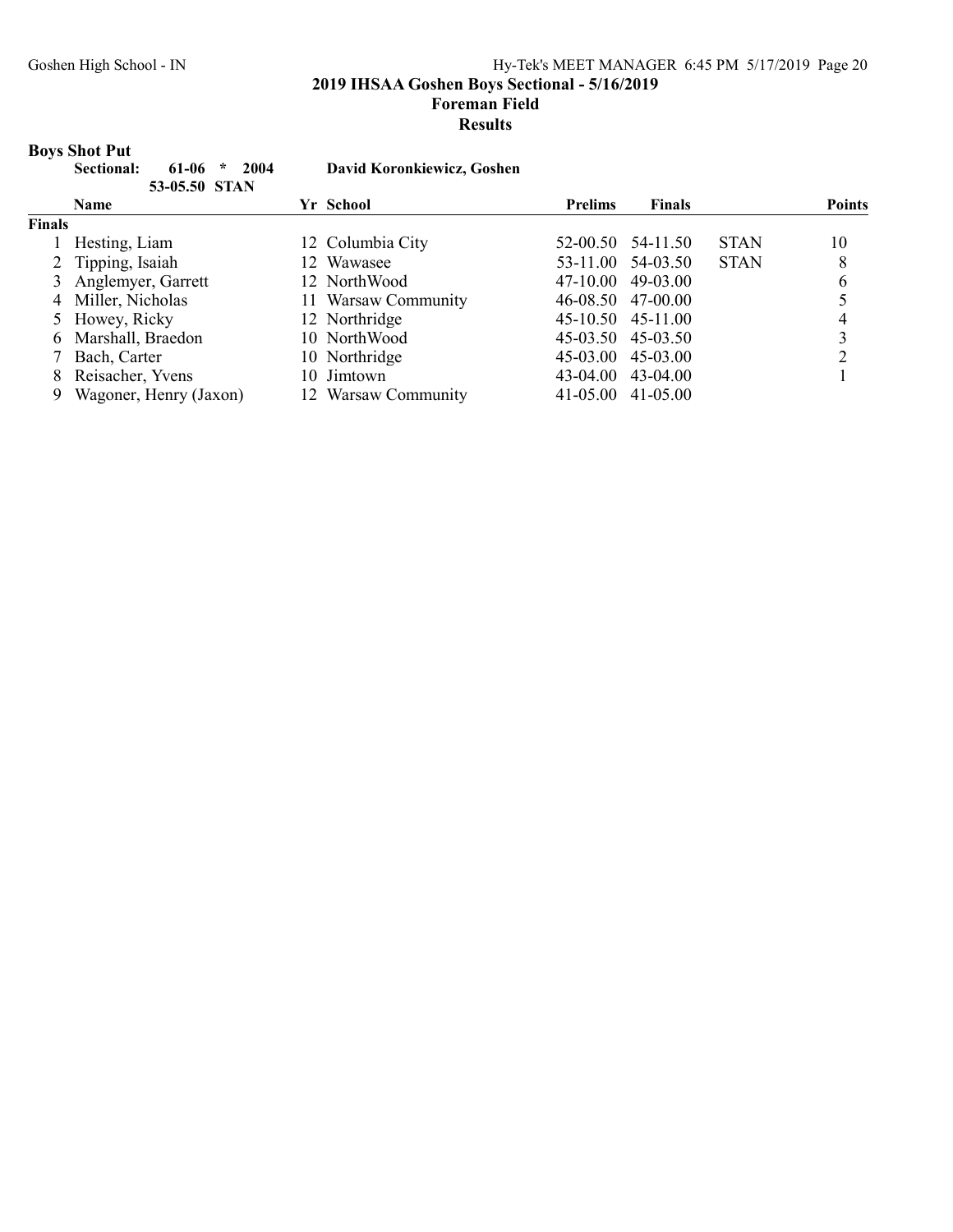#### Foreman Field

#### Results

#### Boys Discus Throw

| Sectional: 178-04 * 2003 |             |  |
|--------------------------|-------------|--|
|                          | 159-10 STAN |  |
|                          |             |  |

Paul Fearnow, Elkhart Memorial

|     | <b>Name</b>          |    | Yr School                    | <b>Seed</b>         | <b>Prelims</b>          | H#             |
|-----|----------------------|----|------------------------------|---------------------|-------------------------|----------------|
|     | <b>Preliminaries</b> |    |                              |                     |                         |                |
|     | Hesting, Liam        |    | 12 Columbia City             |                     | 164-03 160-03.00 q STAN | $\overline{2}$ |
| 2   | Bach, Carter         |    | 10 Northridge                |                     | 146-08 144-00.00 q      | $\overline{c}$ |
| 3   | Howey, Ricky         |    | 12 Northridge                |                     | 139-09 135-07.00 q      | $\overline{c}$ |
| 4   | Decker, Jonathan     | 11 | <b>Elkhart Central</b>       |                     | 152-09 135-05.00 q      | $\overline{c}$ |
| 5   | Dawson, Kyle         |    | 9 Warsaw Community           |                     | 136-08 134-07.00 q      | $\overline{c}$ |
| 6   | Anglemyer, Garrett   |    | 12 NorthWood                 |                     | 138-03.50 131-00.00 q   | $\overline{c}$ |
|     | Tipping, Isaiah      | 12 | Wawasee                      |                     | 131-04 130-09.00 q      | $\overline{c}$ |
| 8   | Williams, Ty'shaun   | 9  | Elkhart Central              |                     | 110-00 127-02.00 q      | 1              |
| 9   | Smeltzer, Drew       | 11 | Concord                      |                     | 130-11 123-07.00 q      | 2              |
| 10  | Reisacher, Yvens     |    | 10 Jimtown                   | 132-05.50 121-02.00 |                         | $\overline{c}$ |
| 11  | Trammell, Ethan      | 11 | Fairfield                    |                     | 121-04 120-08.00        |                |
| 12  | Ernest, Anthony      |    | 10 Concord                   |                     | 114-04 120-04.00        |                |
| 13  | Willard, Bryce       |    | 11 Fairfield                 |                     | 118-07 119-08.00        |                |
| 14  | Miller, Zach         |    | 11 NorthWood                 |                     | 111-02 119-03.00        |                |
| 15  | Dillon, Zayris       |    | 10 Elkhart Memorial          |                     | 121-05 114-07.00        |                |
| 16  | Swallow, Zach        | 11 | Goshen                       |                     | 122-11 112-00.00        |                |
| 17  | Holmes, Jaylen       |    | 10 Elkhart Memorial          |                     | 133-11 111-05.00        | 2              |
| 18  | Slusher, Hagean      | 10 | Wawasee                      |                     | 102-06 111-03.00        |                |
| 19  | Fultz, Cameron       |    | 12 Elkhart Christian Academy |                     | 120-01 111-01.00        |                |
| 20  | Miller, Nicholas     | 11 | Warsaw Community             |                     | 131-01 111-00.00        | 2              |
| 21  | Chavez, Brandon      | 12 | Goshen                       |                     | 105-00 110-00.00        |                |
| 22  | Heck, Zacharey       |    | 10 Columbia City             |                     | 110-00 105-08.00        |                |
| 23  | Rupright, Zachary    |    | 10 Elkhart Christian Academy |                     | 100-05 100-08.00        |                |
| --- | Schneider, AJ        | 11 | Jimtown                      | 129-10              | ND                      | 2              |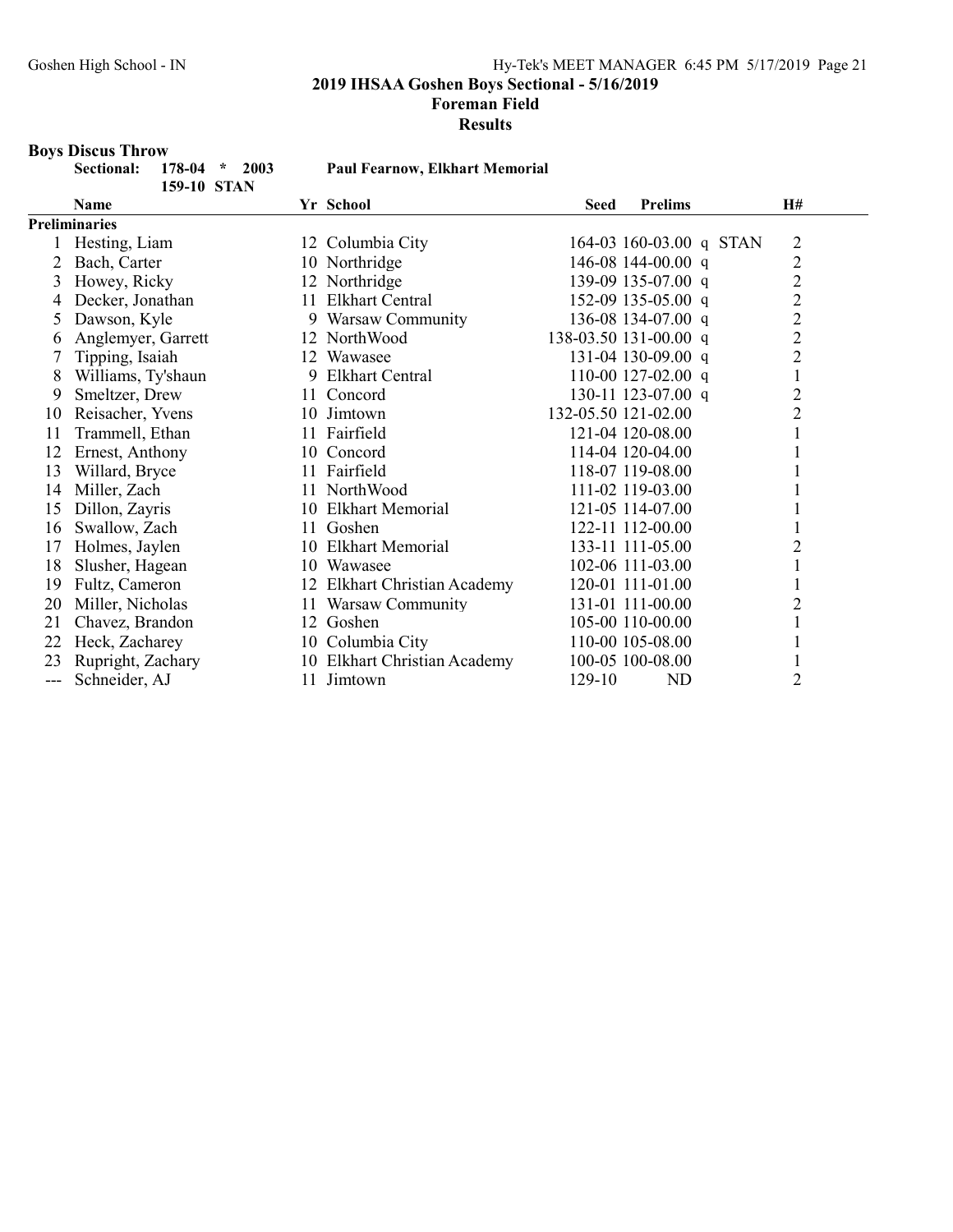2019 IHSAA Goshen Boys Sectional - 5/16/2019

#### Foreman Field

#### Results

# Boys Discus Throw

|               | 178-04<br>2003<br>Sectional:<br>$\star$<br>159-10 STAN | <b>Paul Fearnow, Elkhart Memorial</b> |                                 |               |
|---------------|--------------------------------------------------------|---------------------------------------|---------------------------------|---------------|
|               | <b>Name</b>                                            | Yr School                             | <b>Finals</b><br><b>Prelims</b> | <b>Points</b> |
| <b>Finals</b> |                                                        |                                       |                                 |               |
|               | Hesting, Liam                                          | 12 Columbia City                      | 160-03 168-05.00<br><b>STAN</b> | 10            |
|               | 2 Bach, Carter                                         | 10 Northridge                         | 144-00 144-00.00                | 8             |
|               | 3 Decker, Jonathan                                     | <b>Elkhart Central</b><br>11.         | 135-05 141-06.00                | 6             |
|               | 4 Howey, Ricky                                         | 12 Northridge                         | 135-07 141-04.00                |               |
|               | 5 Dawson, Kyle                                         | 9 Warsaw Community                    | 134-07 138-11.00                | 4             |
| 6.            | Smeltzer, Drew                                         | 11 Concord                            | 123-07 137-08.00                |               |
|               | Anglemyer, Garrett                                     | 12 NorthWood                          | 131-00 136-10.00                |               |
| 8             | Tipping, Isaiah                                        | 12 Wawasee                            | 130-09 130-09.00                |               |
| 9             | Williams, Ty'shaun                                     | Elkhart Central<br>9.                 | 127-02 127-02.00                |               |